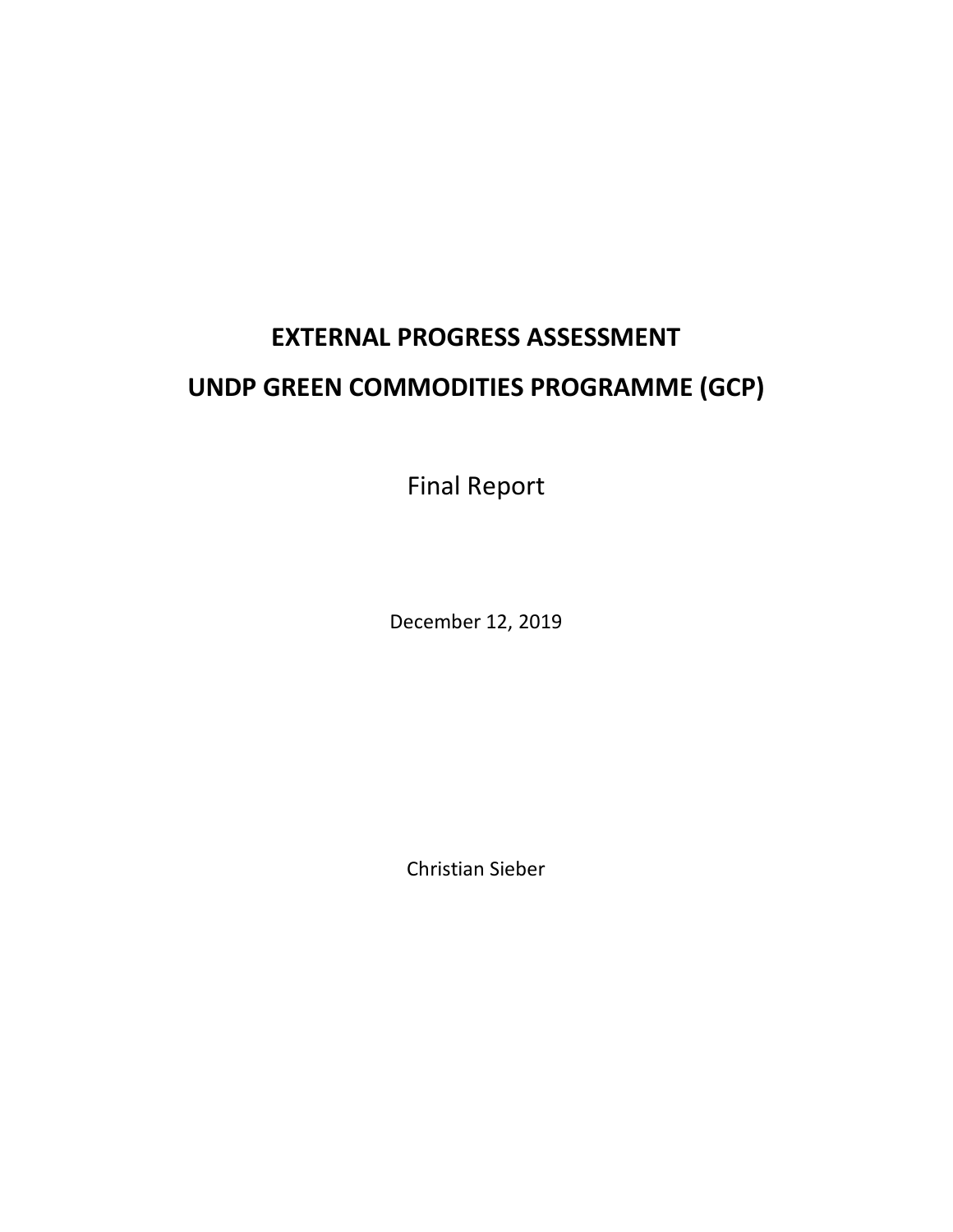## Content

| 0 |     |  |  |  |
|---|-----|--|--|--|
| 1 |     |  |  |  |
| 2 |     |  |  |  |
| 3 |     |  |  |  |
| 4 |     |  |  |  |
|   | 4.1 |  |  |  |
|   | 4.2 |  |  |  |
|   | 4.3 |  |  |  |
|   | 4.4 |  |  |  |
| 5 |     |  |  |  |
| 6 |     |  |  |  |
| 7 |     |  |  |  |
|   |     |  |  |  |
|   |     |  |  |  |
|   |     |  |  |  |

| Figure 4: GCP global project output 1 and its relationship with other initiatives  10 |  |
|---------------------------------------------------------------------------------------|--|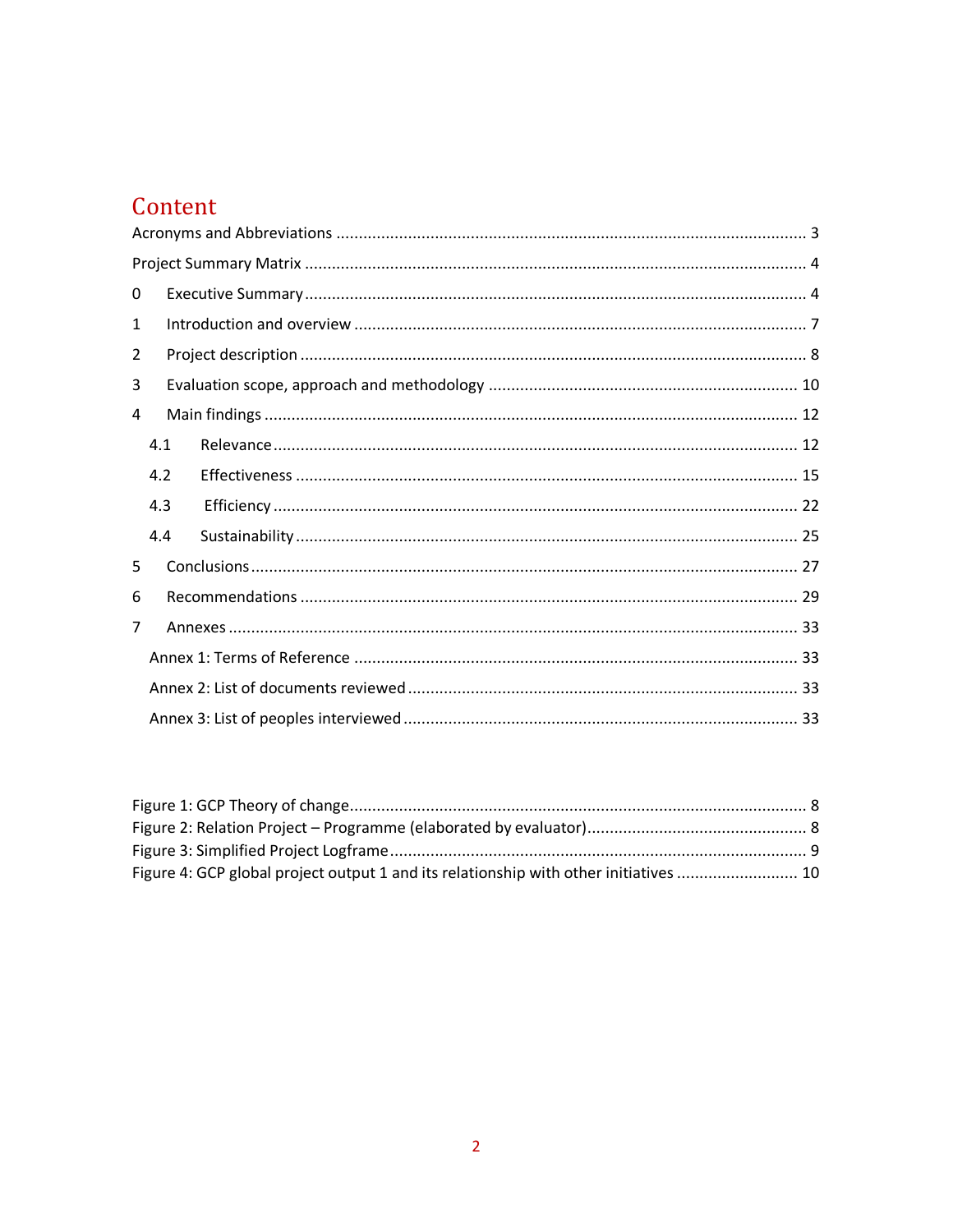## <span id="page-2-0"></span>**Acronyms and Abbreviations**

| CI                | <b>Conservation International</b>                         |
|-------------------|-----------------------------------------------------------|
| CO                | <b>Country Office</b>                                     |
| FC <sub>2</sub> A | From Commitment to Action                                 |
| <b>FOLUR</b>      | Food Systems, Land Use and Restoration                    |
| GCC               | <b>Green Commodities Community</b>                        |
| <b>GCP</b>        | <b>Green Commodities Programme</b>                        |
| <b>GGP</b>        | <b>Good Growth Partnership</b>                            |
| <b>GMC</b>        | Global Sustainable Supply Chains for Marine Commodities.  |
| HS                | <b>Highly Satisfactory</b>                                |
| HR.               | <b>Highly Relevant</b>                                    |
| ID                | Indonesia                                                 |
| <b>IDH</b>        | The Sustainable Trade Initiative                          |
| <b>MSCFSC</b>     | Multi-Stakeholder Collaboration For Systemic Change       |
| <b>NAP</b>        | <b>National Action Plans</b>                              |
| <b>NCP</b>        | <b>National Commodities Platforms</b>                     |
| P4F               | Partnership for Forests                                   |
| <b>PAGE</b>       | Partnership for Action on Green Economy                   |
| <b>PEAS</b>       | Project for Environmental and Agricultural Sustainability |
| <b>SDGs</b>       | Sustainable Development Goals                             |
| <b>SCAN</b>       | Sustainable Commodity Assistance Network                  |
| S                 | Satisfactory                                              |
| <b>SL</b>         | Somewhat Likely                                           |
| <b>TFA</b>        | <b>Tropical Forest Alliance</b>                           |
| <b>TSA</b>        | <b>Targeted Scenario Analysis</b>                         |
| <b>UNDP</b>       | United Nations Development Programme.                     |
| <b>UNCTAD</b>     | United Nations Conference on Trade and Development        |
| <b>VBVC</b>       | Value Beyond Value Chains                                 |
| <b>VSS</b>        | <b>Voluntary Sustainability Standard</b>                  |
| <b>WBCSD</b>      | World Business Council for Sustainable Development        |
| WCF               | <b>World Cocoa Foundation</b>                             |
| <b>WWF</b>        | World Wildlife Fund                                       |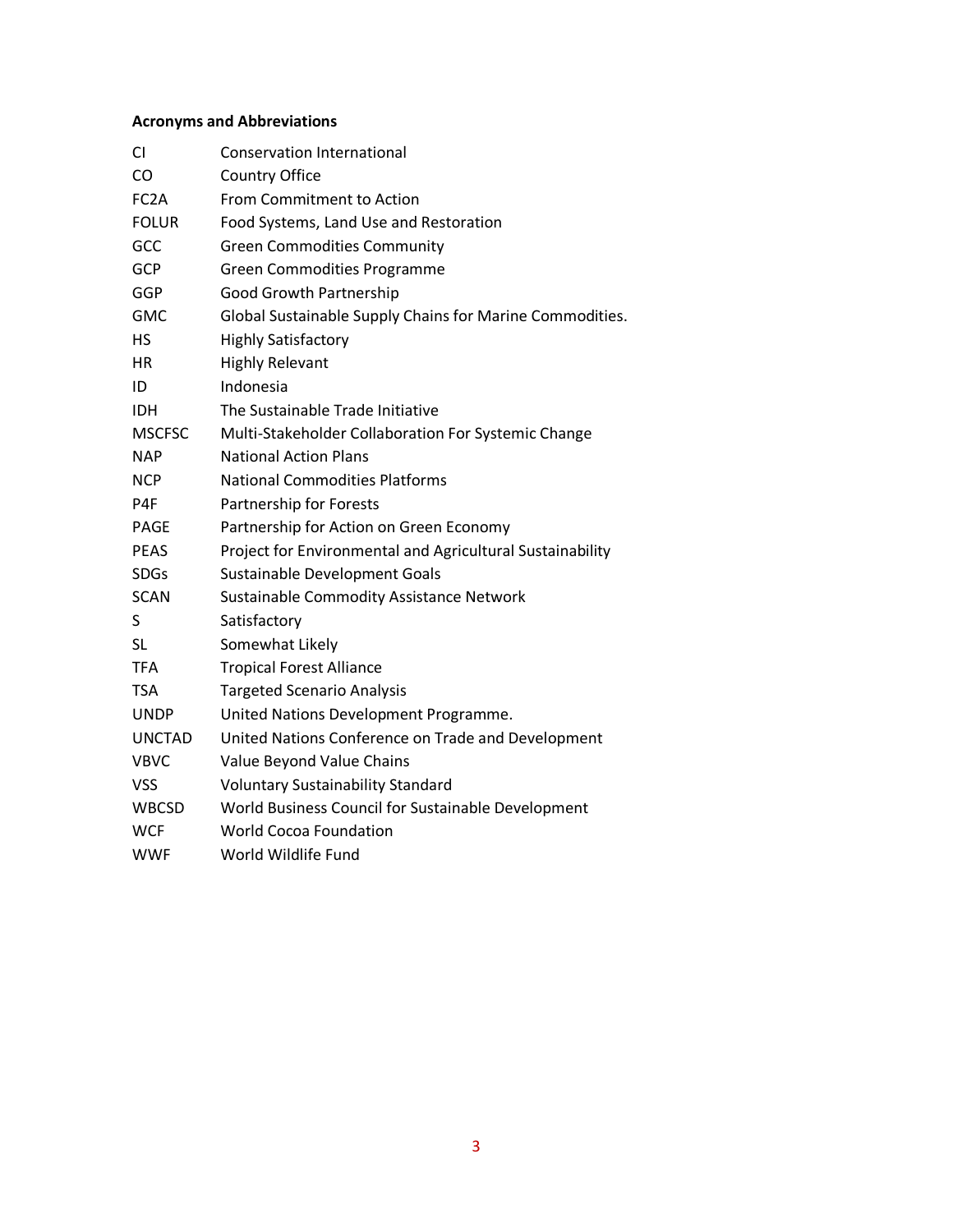## <span id="page-3-0"></span>**Project Summary Matrix**

| <b>Project Title</b>            | <b>Green Commodities Programme</b>                                                                                                                                                                 |
|---------------------------------|----------------------------------------------------------------------------------------------------------------------------------------------------------------------------------------------------|
| <b>Objective</b>                | Transformation of the production of agricultural commodities, to<br>reduce its environmental impacts, while increasing economic<br>opportunities for low income producers in developing countries. |
| <b>Executing Entity</b>         | <b>UNDP</b>                                                                                                                                                                                        |
| <b>Implementing Agency</b>      | <b>UNDP</b>                                                                                                                                                                                        |
|                                 | Regular 0.8 m                                                                                                                                                                                      |
| <b>Allocated Resources</b>      | Other:                                                                                                                                                                                             |
|                                 | Norway (UN REDD) 1.6m                                                                                                                                                                              |
|                                 | <b>SECO</b><br>4.4 <sub>m</sub>                                                                                                                                                                    |
| <b>Start / Termination date</b> | January 2014 - December 2017 (Extended to December 2019)                                                                                                                                           |
| <b>Evaluation Period</b>        | 2014-2019                                                                                                                                                                                          |

## <span id="page-3-1"></span>**0 Executive Summary**

This report contains the main findings, conclusions and recommendations that were drawn from an external progress assessment of the Green Commodities Programme's global activities. The GCP was established in 2009 as a global initiative to address the sustainability challenges of agricultural commodity production. The project under review constitutes the backbone of the GCP, and acts as umbrella and foundation for different country level activities. The project is intrinsically linked to the activities and functioning of GCP as a programme.

With a 10 year track record in supporting multi-stakeholder collaboration to foster sustainability in commodity sectors, GCP has accumulated experience and expertise that is of great value in times where governments, the international community and private sector seek solutions for complex interrelated problems they cannot address and solve in isolation. Stakeholders see in UNDP's ability to engage governments and its convening power the main comparative advantages of the programme compared to other multi-stakeholder initiatives. GCP is well aligned with UNDP's mission, relevant sectoral policies and the Agenda 2030. With a growing recognition that new innovative approaches are needed to address the main global challenges, the private sector has been identified as a key player to effectively achieve the SDGs. As a result, UNDP has increasingly embraced collaboration with the private sector and more innovative strategies to achieve the SDGs. In doing so, the GCP approach is trickling into the DNA of UNDP.

GCP undertook continued efforts to position itself within UNDP and beyond in an ever more crowded environment of multi-stakeholder commodity initiatives, many of which are competing for funds and private sector attention. GCP has participated in, engaged with and/or launched a number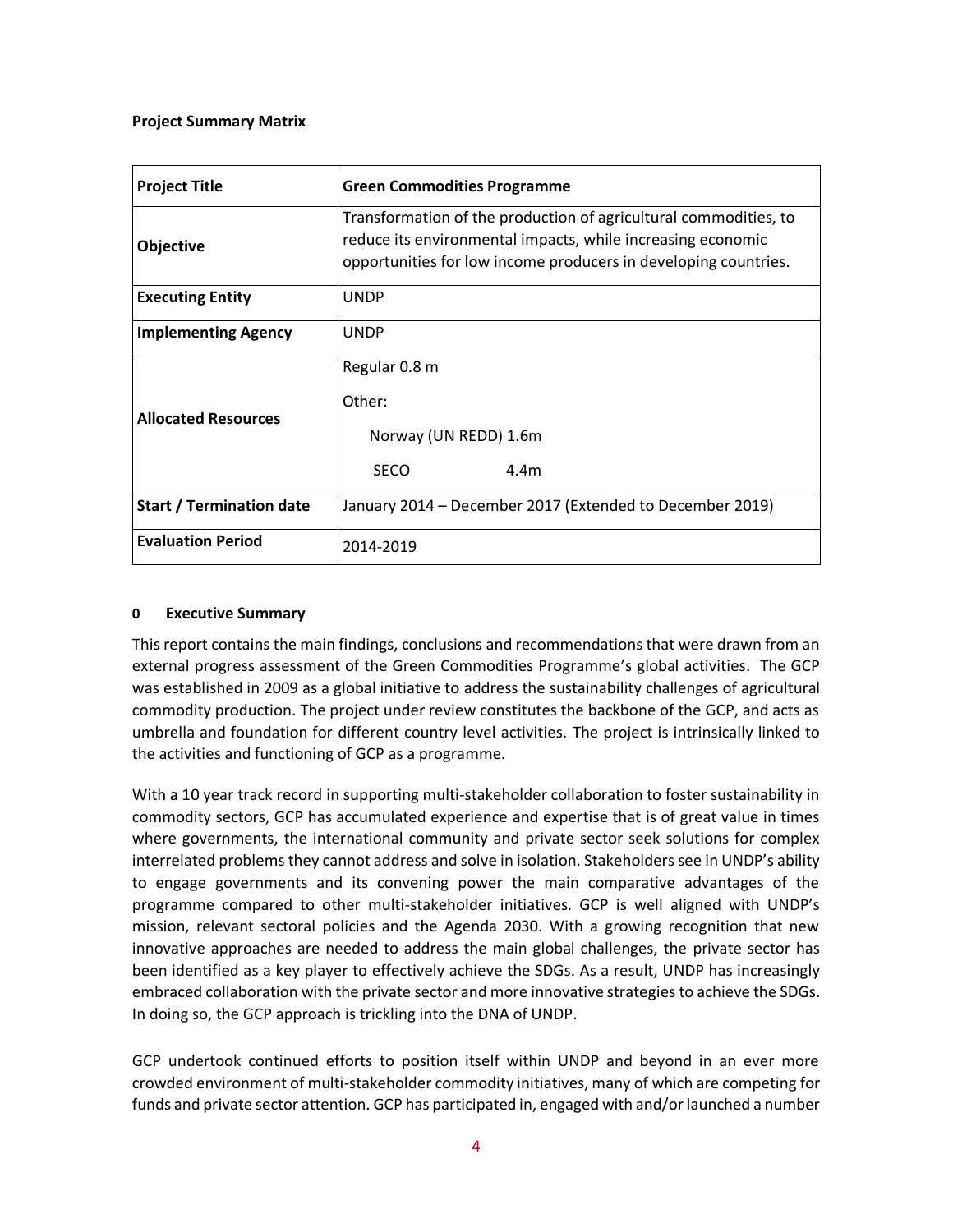of initiatives, programmes and projects. Sometimes engagement happened because of the strategic fit and complementarity, sometimes also to take advantage of funding opportunities. Recent efforts to sharpen its profile and communicate its raison d'être both within UNDP and vis-a-vis external stakeholders are applaudable but have not yet fully produced the desired impact, and the perception of what GCP does and stands for continues to be somewhat vague in the view of many. It appears that the different roles GCP takes in different initiatives is confusing for some stakeholders.

Implementing national action plans and platforms has been challenging, progress slow and dependent on numerous external factors. GCP proactively engaged in expectation management regarding the progress of such processes, particularly with the private sector. But although no quick wins can be reasonably expected, the success of GCP depends on its ability to demonstrate and report concrete results. Recent investments into the development of valuable M&E tools and the generation of data have not yet been fully implemented and it is therefore not possible to assess whether GCP is on track of reaching its 2020 goal. The project's results reporting remains output based. Alternative ways of measuring impact (e.g. measuring trust building; strengthening of institutional capacities for MSC) are in early stages of development.

GCP as a programme has undergone an important transformation during the period under review. The global programme expanded its portfolio of countries and commodities, refined its ToC and strategy and developed tools and methodologies that were transmitted to and applied in different country led interventions. The growing experience is being systematized and since 2018 disseminated and discussed within the GCC. More generally, GCP has actively participated in the global debate on sustainable commodities and contributed to the shaping of the agenda. Although the continuous review of strategies and tools allowed to adjust to a rapidly changing context, and build-in learnings from implementation, it might have deviated some attention from actual implementation and achieving results on the ground (inward looking perspective).

On the operational front, the growth of the GCP team (particularly due to GGP) led to the review of some management processes in order to assure appropriate flow of information and internal alignment of a geographically dispersed team. Management tools (e.g. dashboard; strategic committee) are considered fit for purpose although some stakeholders would like to have a clearer understanding of the programme as a whole (what are others doing, how does it connect to my work). The consultancy-based business model allowed GCP to work with a dedicated high quality team with complementary geographic and thematic backgrounds. The downside of this operating model is a potential lack of stability and plannability for individual consultants, and limitations regarding the team's ability to engage in non-billable activities (e.g. design stage of GEF/GCP programmes; ad hoc advisory), particularly in times of limited core funding.

Using the rating scale proposed in the ToR, we assess the project as follows: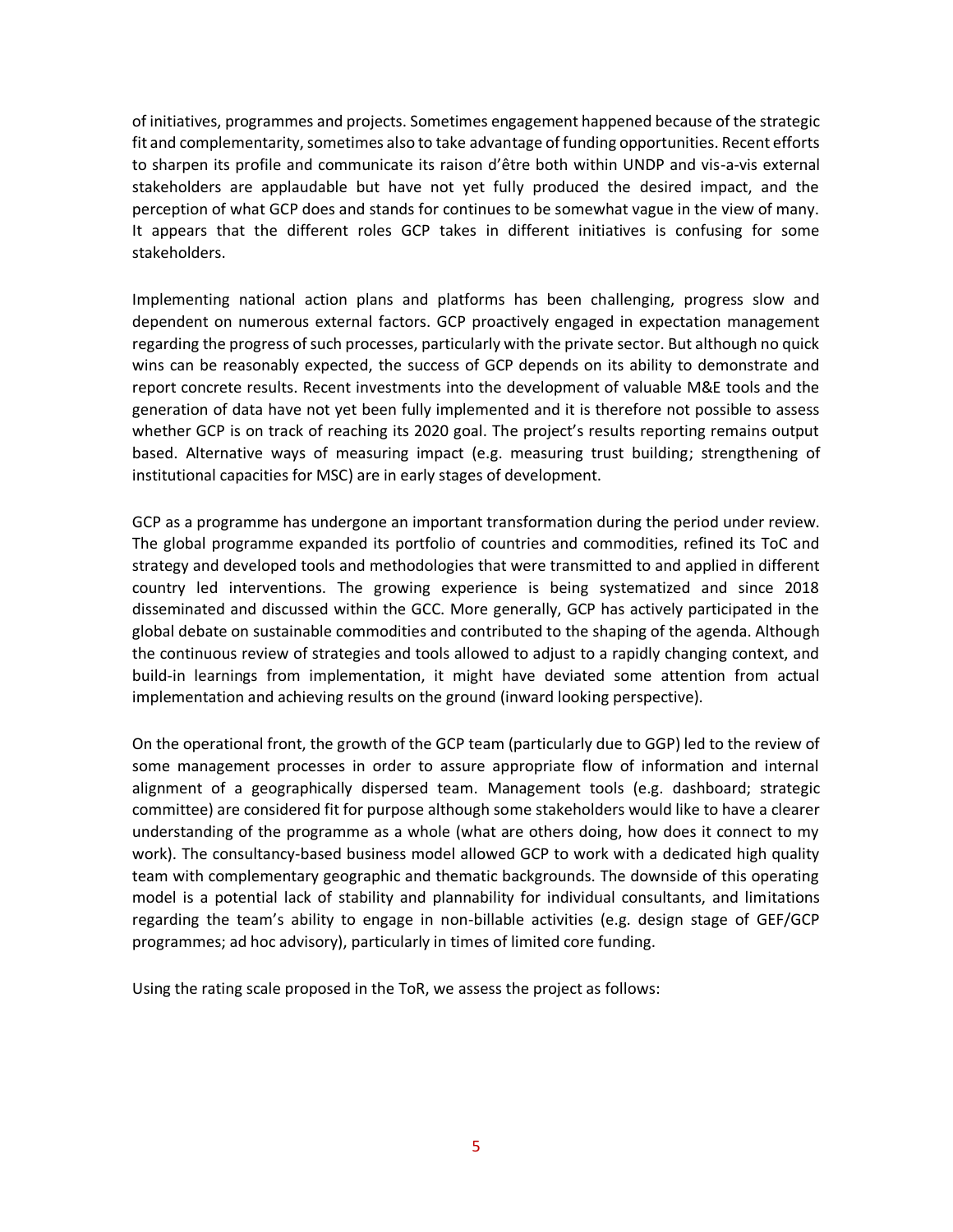| <b>Criteria</b>                                                                                                                                        | <b>Comments</b>                                                                                                                                                                                                                        | Rating <sup>1</sup> |
|--------------------------------------------------------------------------------------------------------------------------------------------------------|----------------------------------------------------------------------------------------------------------------------------------------------------------------------------------------------------------------------------------------|---------------------|
| Pioneer in multi-stakeholder approaches and private<br>Relevance<br>sector engagement; Goal well aligned with Agenda                                   |                                                                                                                                                                                                                                        | Highly relevant     |
|                                                                                                                                                        | 2030, UNDP Strategic Plan; Concrete example of<br>innovative approach.                                                                                                                                                                 |                     |
| <b>Effectiveness</b>                                                                                                                                   | Satisfactory                                                                                                                                                                                                                           |                     |
| Efficiency                                                                                                                                             | Highly qualified global team; Review of management<br>processes as result of team growth; Interesting<br>developments in communication, M&E: results yet to<br>materialize; Consultancy-based business model; lack of<br>core-funding; | Satisfactory        |
| Need for continued funding of core global operations;<br>Sustainability<br>reflect about positioning within UNDP; establish<br>strategic partnerships. |                                                                                                                                                                                                                                        | Somewhat likely     |

Chapter 6 of this report formulates 8 recommendations that we believe will help GCP to leverage its comparative advantage, keep its relevance in a changing environment, and strengthen its operations.

 $1$  For a summary of the rating scale, please refer to p.11.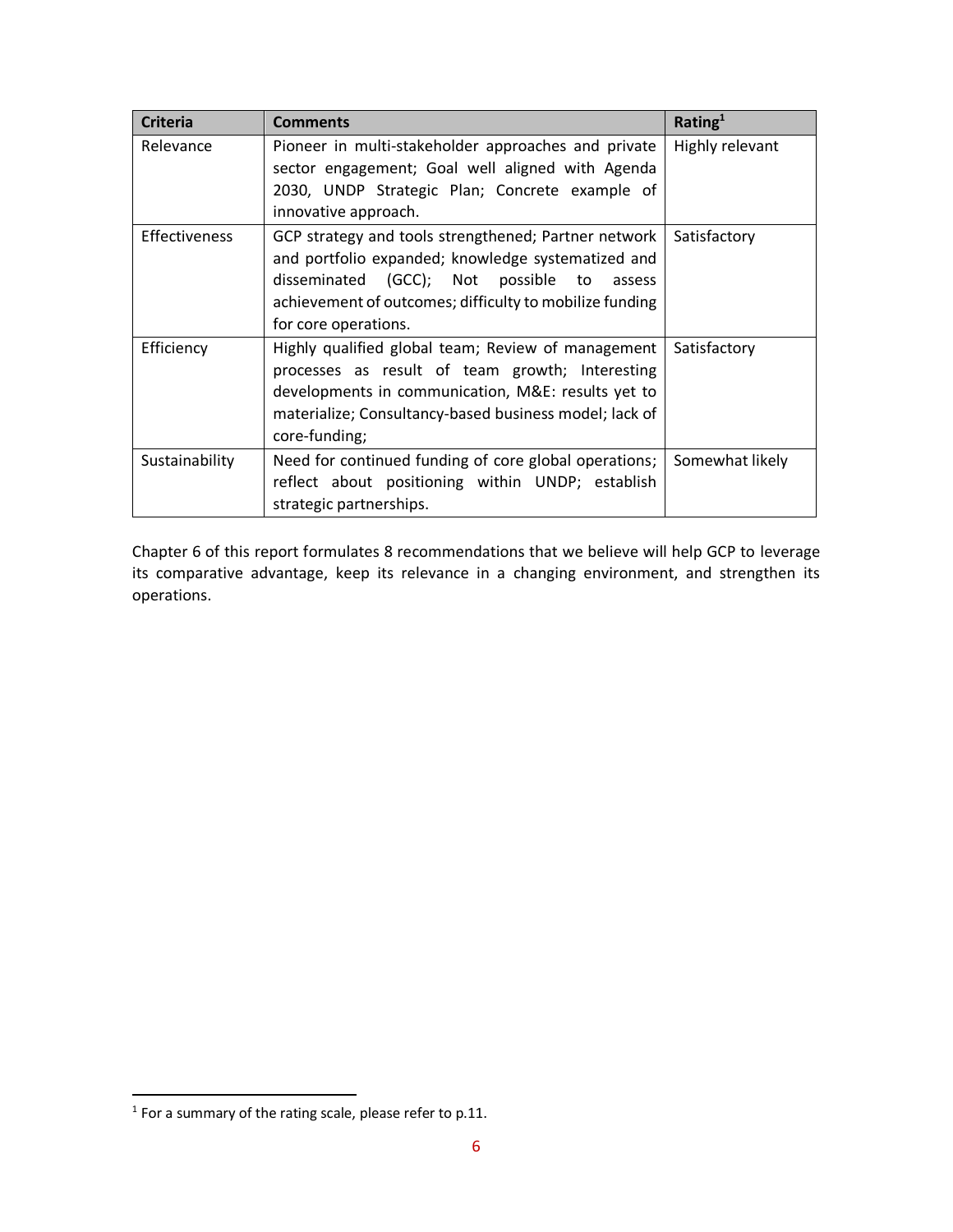## <span id="page-6-0"></span>**1 Introduction and overview**

This Progress Assessment covers the global component of the Green Commodities Programme (GCP) over the last five years (2014-2019). As per the Terms of Reference (see annex 1), the assessment focuses on understanding progress made by GCP on its global activities and capturing good practices and lessons learned with a forward-looking approach.

Following this introduction and overview on GCP (chapter 1), this report contains a project description which clarifies the boundaries and overlaps between the project being evaluated and the broader GCP programme (2); the report then describes the evaluation scope, approach and methodology (3); discusses the main findings in terms of relevance, effectiveness, efficiency and sustainability (4), and finally provides conclusions (5) and formulates recommendations (6).

The Green Commodities Program (GCP) was established in 2009 as a global initiative to transform agricultural commodity production. The programme seeks to create a framework for systemic change, in order to improve the national economic, social and environmental performance of agricultural commodity sectors, focusing on strengthening the livelihoods of smallholder producers within commodity supply chains, and reducing environmental footprints, particularly deforestation. The programme aims to demonstrate that this approach is effective at country level and replicable across commodities and countries.

GCP is structured at two levels: global and national. The global component is responsible for developing the vision and strategy for GCP, manage knowledge generated from project portfolio, contribute to global policy on commodities, develop partnerships, provide technical support to country level activities, lead internal coordination within UNDP and fundraising. Country level activities engage with national governments, focus on strengthening the enabling environment for investment and collaboration for commodity production and drive the implementation of National Commodity Platforms an innovative mechanism pioneered by GCP.

As an umbrella program GCP has supported over the years 17 different national-level projects, developed several own initiatives and joined forces with other actors/initiatives to reach common objectives. The role of GCP in these different collaborative efforts takes different forms, from lead agency (responsible party), over key partner to (paid) services or (unpaid) support provider. GCP has worked in 12 countries and helped address sustainability challenges in commodities such as palm oil, cocoa, coffee, pineapple, cashmere, fisheries, soy and beef.

More recently (2018/2019) GCP developed a theory of change, identifying specific contributions to SDGs, specifying the systems perspectives of the programme, its approach, scope and cross cutting issues and defining specific interventions or service portfolio (ToC Draft for Validation).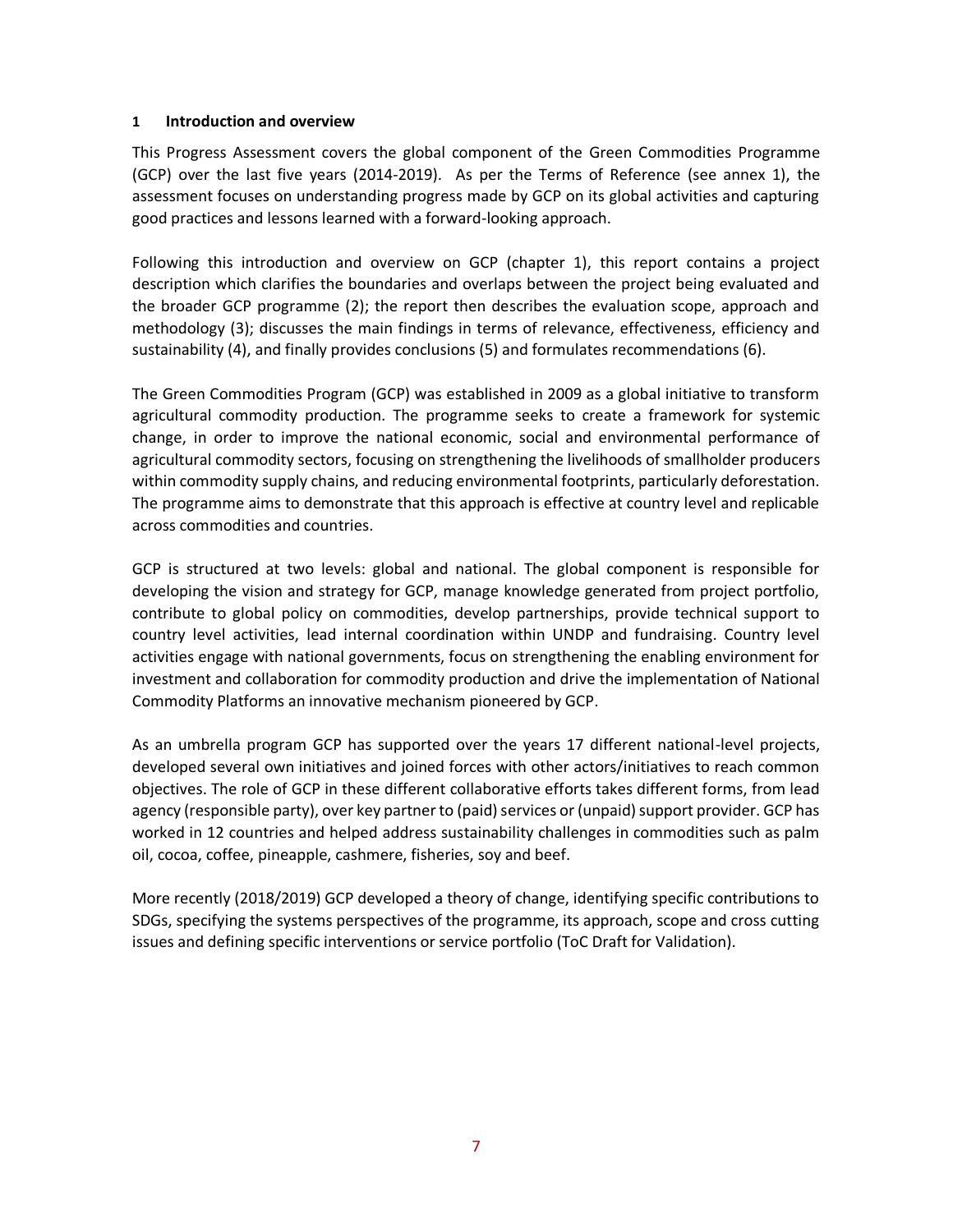

*Figure 1: GCP Theory of change*

## <span id="page-7-1"></span><span id="page-7-0"></span>**2 Project description**

The GCP project under review (the project) is the core tool to support GCP and fund core programme operations. Mirroring the design of the programme, the project is composed of a global component which develops and manages the strategy, knowledge, global partnerships and fundraising, and a component at the national level that seeks to support efforts towards strengthening of the enabling environment for investments and collaboration for commodity production, namely through the National Commodity Platform Approach.



<span id="page-7-2"></span>*Figure 2: Relation Project – Programme (elaborated by evaluator)*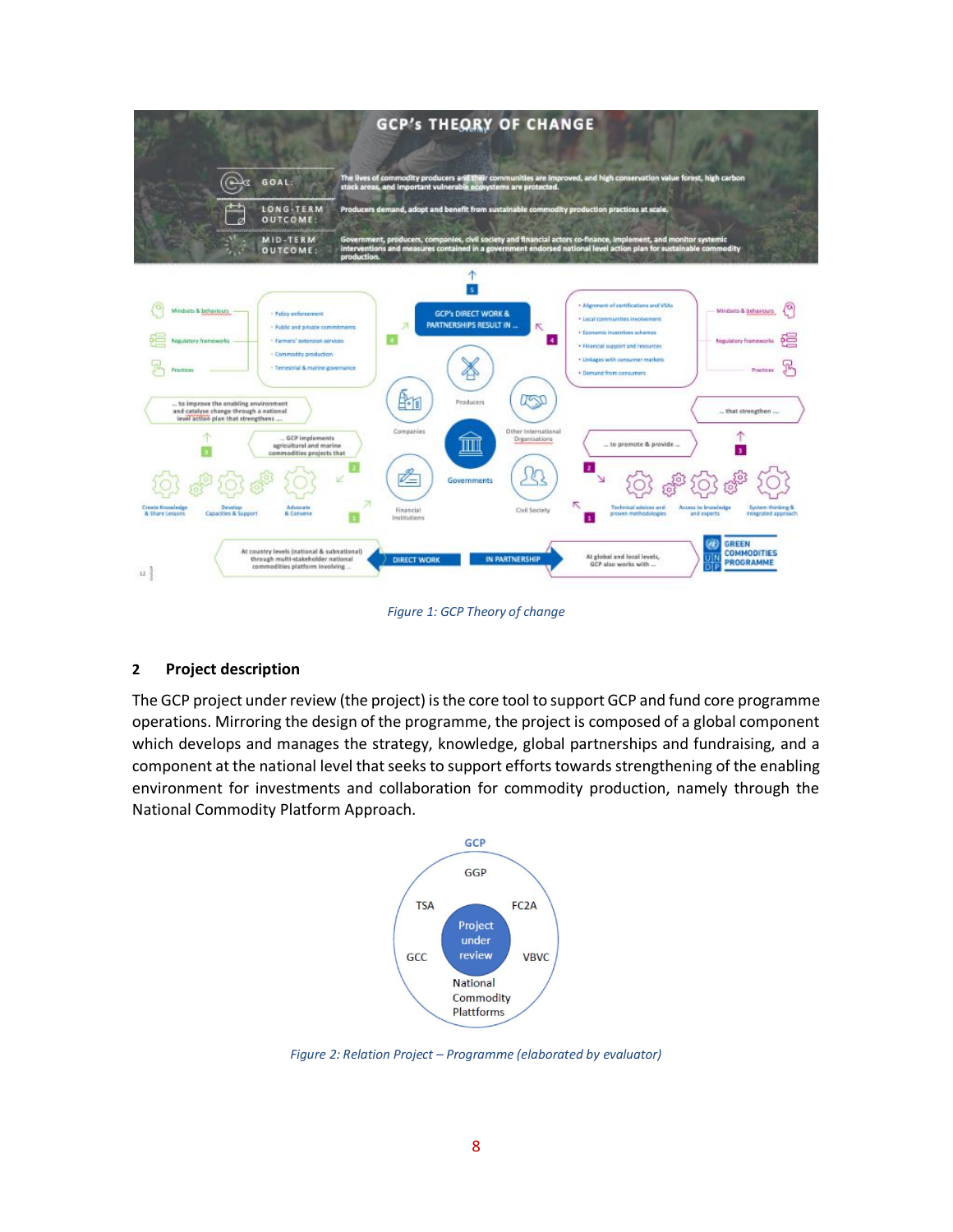The project defined the following outcome and outputs:

| Objective                                                                                                                                                                              | Transformation of the production of agricultural commodities, to reduce its<br>environmental impacts, while increasing economic opportunities for low income<br>producers in developing countries. |  |  |
|----------------------------------------------------------------------------------------------------------------------------------------------------------------------------------------|----------------------------------------------------------------------------------------------------------------------------------------------------------------------------------------------------|--|--|
| Output 1<br>Global Strategy, Partnerships & Knowledge Management to create an enabling<br>environment conducive for change.                                                            |                                                                                                                                                                                                    |  |  |
| 1.1 Methodological framework and guidance for transforming commodity production<br>(design, platform implementation, institutional capacity, policy reform)                            |                                                                                                                                                                                                    |  |  |
| 1.2 Technical assistance and quality management system for country level implementation<br>(technical and quality management system, cover risk, process, procedures, indicators, M&E) |                                                                                                                                                                                                    |  |  |
| 1.3 Partnerships with companies and organizations                                                                                                                                      |                                                                                                                                                                                                    |  |  |
| 1.4 Scaling up innovative models for sustainable commodity production<br>(website, south-south networking, global and regional workshops and study tours)                              |                                                                                                                                                                                                    |  |  |
| Output 2                                                                                                                                                                               | Country Support for Sustainable Commodity Production                                                                                                                                               |  |  |
|                                                                                                                                                                                        |                                                                                                                                                                                                    |  |  |

#### *Figure 3:* Simplified Project Logframe

<span id="page-8-0"></span>This evaluation focuses on output 1 (global strategy, partnerships and knowledge management). Work at the country level (output 2) has already been evaluated/will be evaluated and has therefore been excluded from this assessment.

It is important to understand that the project is a UNDP internal construction that seeks to establish a reference framework for GCP's global activities. As such, funding for the global component is drawn from other national projects. Given this reality, the boundaries for the project evaluation are somewhat diffuse as project results are intrinsically linked to broader GCP activities at different levels:

- The results of Output 1 are to a large extent materialized (and verifiable) through outcomes of specific country / commodity projects (Output 2); yet the attribution of success/failure does not depend exclusively on Output 1. For example, the relevance and effectiveness of methodological inputs provided by the global team to design and implement NCP at country level (Output 1.1) can be linked to the level of success of the NCP, but the level of success does not depend exclusively on the advisory provided by the global team.
- GCP programme outcomes are closely interlinked with other initiatives that have emerged in response to or as part of the systemic approach intended by GCP and others to transform global commodities. The evaluation framework of relevance, effectiveness, efficiency and sustainability has a linear (cause/effect) approach to project implementation and does not completely capture synergies/duplications between different initiatives interacting in a system (emergence/system dynamics).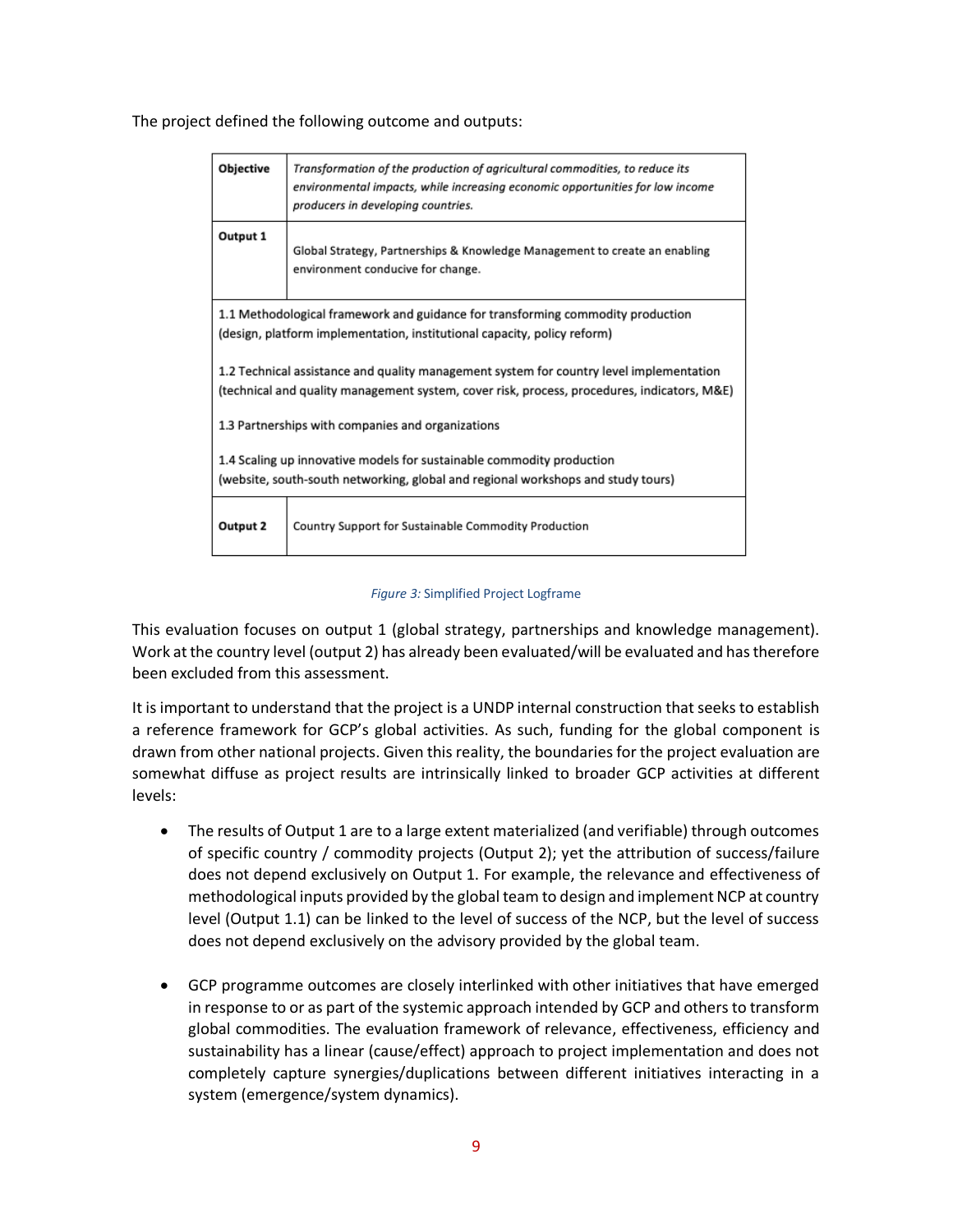

*Figure 4: GCP global project output 1 and its relationship with other initiatives (elaborated by evaluator)*

<span id="page-9-1"></span>The following section discusses the scope, approach and methodology used in the assessment to navigate these complexities and to fulfil the twofold objective of accountability and learning.

## <span id="page-9-0"></span>**3 Evaluation scope, approach and methodology**

## **SCOPE**

The progress assessment evaluated the global strategy, partnerships and knowledge management Output (Output 1). The ToR define the scope as "a broad assessment of whether the strategy adopted is the correct approach to achieve the higher-level results agreed upon at the beginning of the project".

The following table describes the specific elements to be assessed as per the ToR and Inception Report and clarifies the extent to which those elements could effectively be assessed:

| <b>Expected assessment scope</b>                                                      | <b>Effective assessment scope</b>                                                                                                                           |
|---------------------------------------------------------------------------------------|-------------------------------------------------------------------------------------------------------------------------------------------------------------|
| Outcomes and the key factors that affect<br>the outcomes (both positive and negative) | It was not possible to measure the achievement of<br>project outcomes. There is an attribution gap<br>between the project outputs and intended<br>outcomes. |
| GCP's strategy, management and                                                        | GCP's strategy, management and monitoring system                                                                                                            |
| monitoring system.                                                                    | were assessed.                                                                                                                                              |
| The technical assistance provided to                                                  | The technical assistance provided to country                                                                                                                |
| country activities and projects.                                                      | activities and projects was assessed.                                                                                                                       |
| The Community of Practice and asses that                                              | The Community of Practice and the Knowledge                                                                                                                 |
| the Knowledge Management system is                                                    | Management systems where assessed. The latter                                                                                                               |
| functioning within UNDP.                                                              | through a limited approach as the evaluation could                                                                                                          |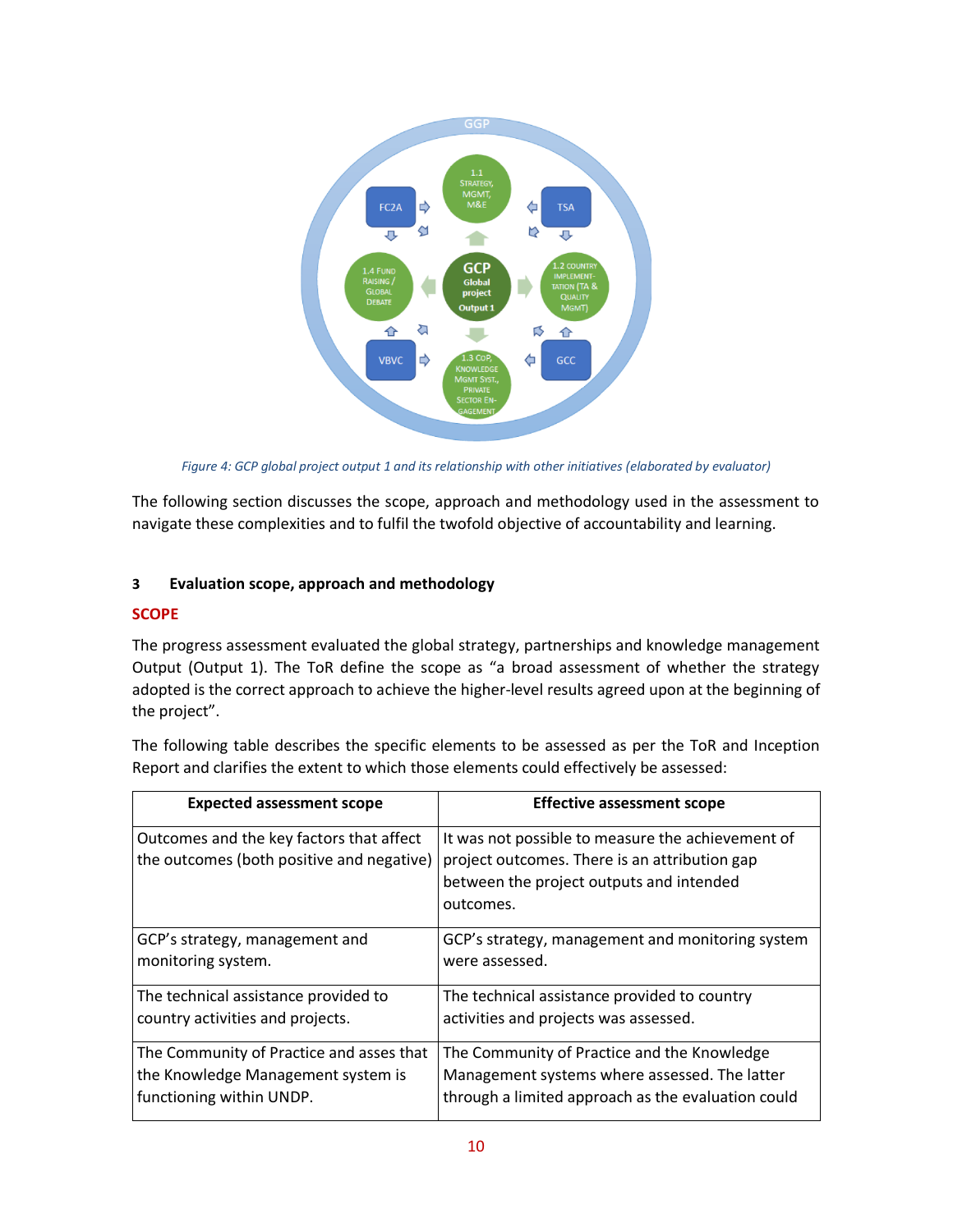|                                           | not determine if the system is being systematically<br>adopted by CO. |
|-------------------------------------------|-----------------------------------------------------------------------|
| The engagement with the private sector    | The engagement with the private sector and its                        |
| and its participation in GCP.             | participation in GCP was assed to a limited extent.                   |
| The effectiveness of fund raising and     | The effectiveness of fundraising and donor                            |
| donor engagement.                         | engagement was assessed.                                              |
| How the project has contributed to global | The contributions to global debate and policy for                     |
| debate and policy for sustainable         | sustainable commodities was assessed at a                             |
| commodities.                              | programme rather than project level.                                  |

The evaluator sought to clarify project attribution wherever possible. Yet, given all the interdependencies between the project / the programme / different partner initiatives and the fact that stakeholders speak to GCP more broadly, the scope of the assessment resulted in a stronger programme than project approach. This also speaks to the overarching objective of the evaluation: learning and forward-looking approach.

#### **APPROACH AND METHODOLOGY**

The proposed approach and methodology were largely maintained throughout the assessment with minor adjustments, following the guidance provided in the ToR, and in line with the UNDP Evaluation Guidelines (2019). This section describes the process, limitations and adjustments.

#### *Document review*

The review of secondary data focused on main project documents including the ProDoc, its results framework, annual workplans and reports, and board and other meeting minutes. In addition, products of the main areas of work (GCP strategy, TA to country offices, CoP, private sector engagement, fundraising) were reviewed, including selected project evaluation reports. GCP internal surveys provided useful inputs on topics such as strategic planning and learning (the Global Private Sector Engagement strategy review (2017), the NCP Assessment (2018), the GCC Survey Report (2019), or the Strategy Review Survey (2019)). In addition to the documentation made available by the GCP team, the evaluator accessed other relevant documents (e.g. UNDP Private Sector Strategy). A full list of documents reviewed can be found in Annex 2.

#### *Semi-structured interviews*

The evaluator conducted semi-structured interviews with stakeholders from the following groups: private sector, NGOs, donors, UNDP HQ, regional and country offices as well as the GCP team. Interviews provided qualitative primary data to validate and triangulate information from the document review. Moreover, interviews captured stakeholder views and expectations to inform future programme strategy. Out of the 24 planned interviews 18 took place, including representatives of all stakeholder groups. A full list of interviewees can be found in Annex 3.

Semi-structured interviews followed the main evaluation questions and specific questions from the questionnaire were made to specific stakeholders.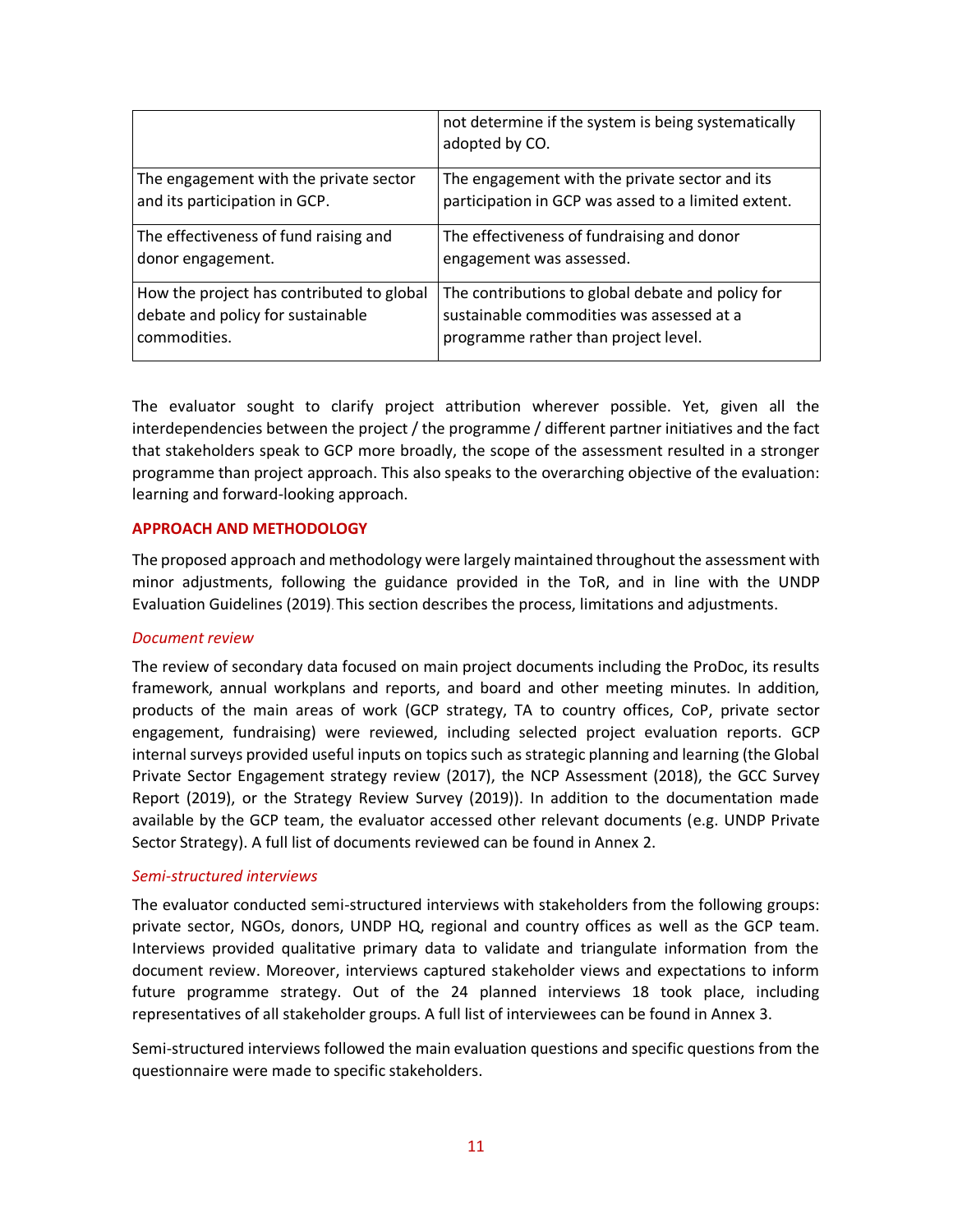## *On-line Questionnaire*

Considering the limited time available for interviews and the long list of potentially interested interview partners, selected stakeholders (9) were invited to submit written comments on the project. Questions were of a general nature. The evaluator received 4 responses to the online questionnaire.

## *Data Analysis*

The information/data obtained from first and secondary sources was analysed using mainly qualitative evaluation criteria. Stakeholder perceptions were highly relevant to the evaluation. Results on relevance, effectiveness, efficiency and sustainability were rated taking into account both design and implementation. The following rating scale was used:

| <b>Criteria</b>             | <b>Ratings</b>                                                                                                                                                                                                                                                                                                                              |  |
|-----------------------------|---------------------------------------------------------------------------------------------------------------------------------------------------------------------------------------------------------------------------------------------------------------------------------------------------------------------------------------------|--|
| Relevance                   | Relevance was assessed using a four-point rating scale, where<br>objectives at the design stage and results achieved were assessed<br>between Highly Relevant (HR) and Not Relevant (NR).                                                                                                                                                   |  |
| Effectiveness<br>Efficiency | Effectiveness and efficiency were assessed using a six-point rating<br>scale where highly satisfactory (HS) means that there were no<br>short comings and quality of effectiveness/efficiency exceed<br>expectations; and highly unsatisfactory (HU) means that there<br>were major short comings in quality of effectiveness / efficiency. |  |
| Sustainability              | Sustainability was assessed using a four-point scale where Likely<br>(L) means that there is Little or no risks to sustainability and<br>Unlikely (U) means that there are severe risks to sustainability.                                                                                                                                  |  |

## <span id="page-11-0"></span>**4 Main findings**

## <span id="page-11-1"></span>**4.1 Relevance**

HR

**When looking at relevance, it is important to differentiate between the project under evaluation and the relevance of GCP as such.** The project under review constitutes the backbone of the GCP, and acts as umbrella and foundation for different country level activities. The project aims to develop the strategies, tools, knowledge products and networks necessary for the achievement of the programme's goal. From a funding perspective, it can be considered as the core funding of GCP that enables the program to support substantive activities on the ground (in collaboration with others and proper funding). Assessing the relevance of this project is intrinsically linked to an assessment of the relevance of GCP's objectives as a programme. We will first look at the relevance of having such an "umbrella" project, before looking at the relevance of GCP's objectives more broadly.

**The project has been important to strengthen GCP as a cohesive global programme**. For a programme that closely interacts with different initiatives, both at global and national levels, it is important to count on dedicated support for its core functions. The project allowed GCP to further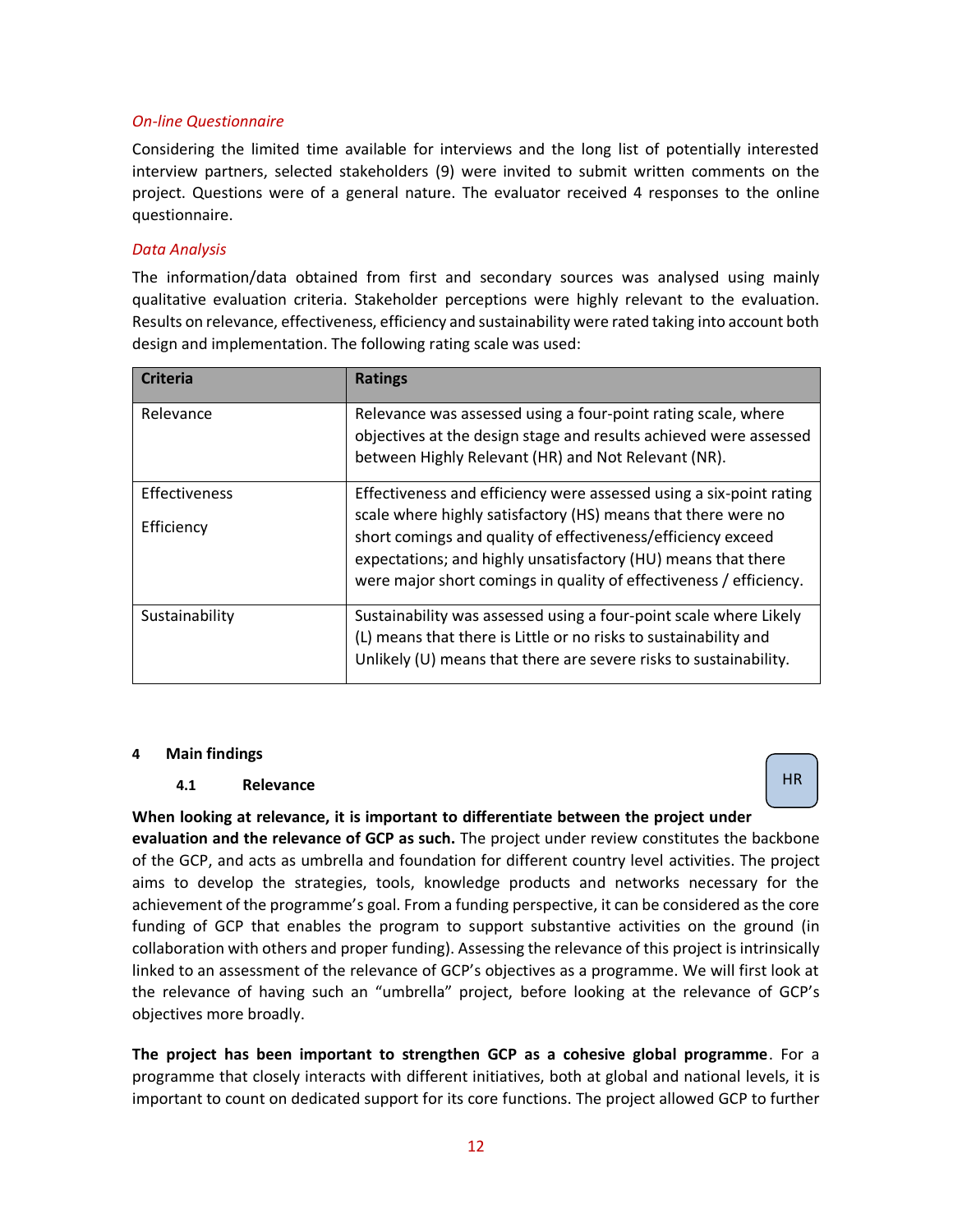strengthen strategies and tools, reach out to stakeholders within and beyond UNDP, engage in (joint) fundraising and strengthen a shared vision on the programme within the team. Although all these activities only indirectly contribute to GCP's ultimate objective, they are an important prerequisite for a successful implementation of the programme.

**The project has no proponent, other than GCP itself, because it is an internal UNDP construction**. The project is a UNDP internal construction that seeks to establish a reference framework for GCP's global activities. Funds for this umbrella project were drawn from global components of other projects, which makes it difficult to identify an owner/proponent of the project that supports its standing outside the proper GCP Team. GCP has undertaken efforts to become the corporate initiative of UNDP on sustainable agricultural commodities, however within UNDP GCP continues to be seen as one out of 7 core UNDP programmes<sup>2</sup> (Cf UNDP Guidance Note).

**GCP's objective as a programme is highly relevant.** Looking at the relevance of GCP's objective more broadly, the programme addresses several highly relevant subjects. Commodity sectors in developing countries affect ecosystems and livelihoods of rural communities. Public and private sector committed to global goals of zero commodity-driven deforestation by 2020, however will fall short of their commitments. Reducing the negative environmental and social impact of global commodity production and turn it into a driver of positive rural development is a challenging but highly relevant objective. Because of the high relevance of the topic, GCP's efforts to contribute to economic, social and environmental sustainability in global agricultural commodities do not happen in isolation but happen in an ever more crowded universe of different national and commodity initiatives.

**Successful national/subnational action plans/commodity platforms play an important role in demonstrating the relevance of the approach.** Commodity platforms can be powerful instruments to contribute to sector transformation. However, progress in implementation is generally slow and full of hurdles. Systemic changes require time and resources, and their ultimate success depends on numerous external factors, including continued political commitment. Although an assessment of the factors that determine the successful implementation of National Action Plans and Commodity Platforms is beyond the scope of this evaluation, it is important to recognize here that successful examples are important for the recognition and relevance of the GCP approach, whereas a lack of progress in implementation or unsuccessful intents question the potential of the approach. A few interviewees were of the view that existing platforms have not yet produced the desired impact.

**Collaboration with the private sector and commodity related development cooperation and private sector initiatives have multiplied over the last years.** Many new initiatives have emerged that compete with GCP to capture the interest of national governments and the private sector<sup>3</sup>. But also, UNDP as such is moving quickly towards more engagement with the private sector/multistakeholder approaches and has broadened its portfolio of initiatives and projects on the topic (Business Call to Action; UNDP GEF commodities focused projects; etc). UNDP implemented in 2018 7 core programmes related to agricultural commodities. Understanding this portfolio of initiatives,

<sup>2</sup> UNDP "Guidance Note: Sustainable Commodities: ensuring smallholder benefits, better environmental management, and durable growth".

<sup>&</sup>lt;sup>3</sup> Initiatives include the TFA; the New NY Declaration for Forests; PAGE; PEAS; SCAN; UNCTAD Green Export Reviews; WCF; Commodity Roundtables; IDH; VSS; P4F and numerous regional, national and local initiatives.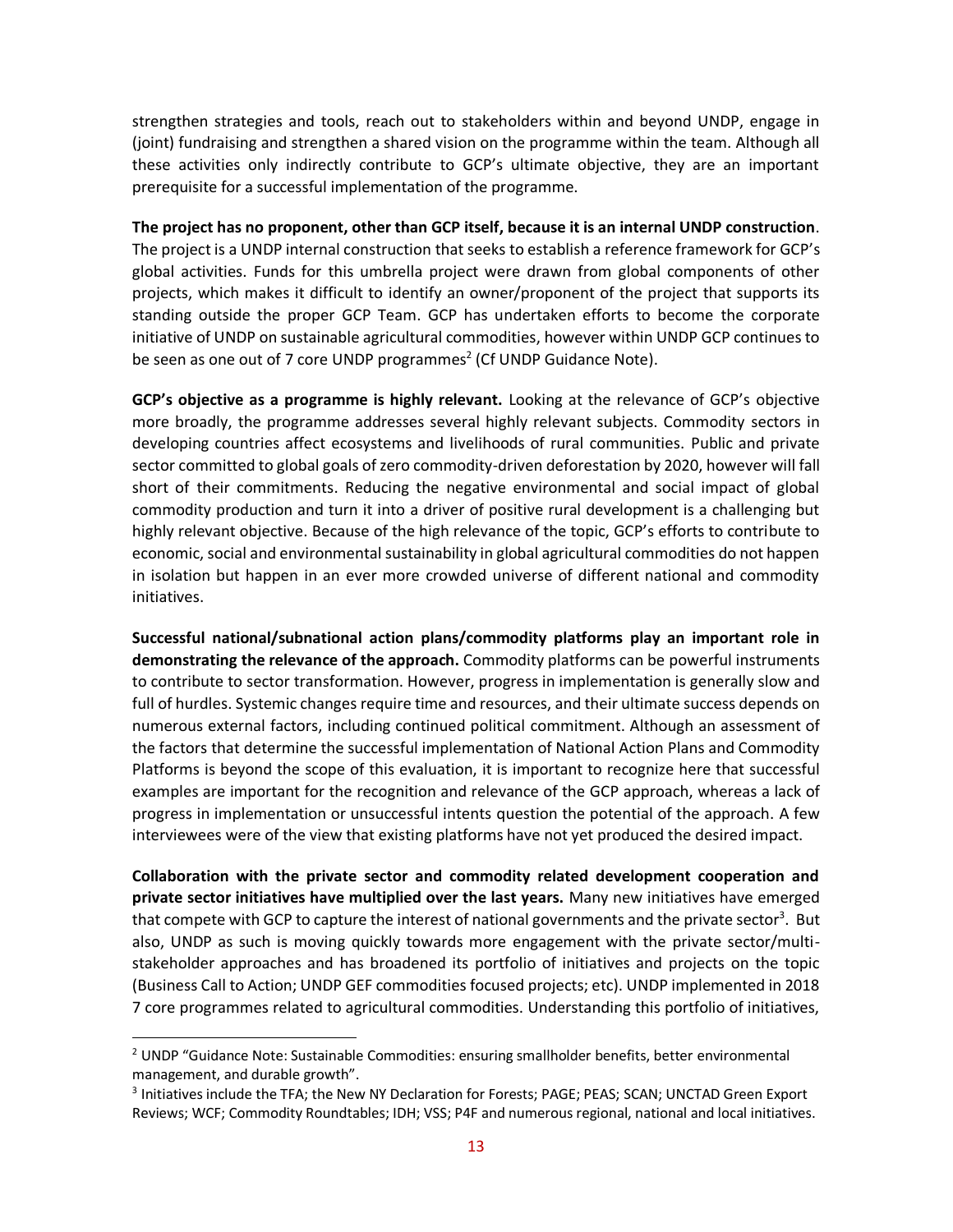all contributing to the overarching goals defined in UNDP's strategic plan, but each and every one with its own implementation strategy, identity and specific focus is not easy for external stakeholders. The above-mentioned guidance note is a very valuable intent to present the broader engagement of UNDP and the embedding of GCP within it.

**GCP has been an early mover in putting sustainable commodities on the development agenda and developing multi-stakeholder and sectoral approaches for systemic change, long before the current hype of landscape and jurisdictional approaches has captured the attention of many others.** GCP started to develop a more systemic approach at a time, when most efforts still considered certification and the transformation of individual supply chains as the panacea. GCP draw on UNDP's experience in public sector dialogue and consensus building and refined it to be used in the commodity sector. By being ahead of the curve, GCP played an important role in agenda setting and over the years accumulated valuable experience that today can serve UNDP to strengthen its portfolio of private sector oriented programmes/initiatives.

**The GCP approach is well aligned with UNDP's Strategic Plan.** GCP contributes to UNDP's overall objectives as defined by the Strategic Plan 2018-2021, contributing directly to Outcome 1 and indirectly to Outcomes 2 and 3. Also, GCP is aligned with relevant sectoral UNDP frameworks such as the Biodiversity and Ecosystems Global Framework 2012-20 or UNDP's Private Sector and Foundations Strategy 2016-2020. GCP has made a special effort to demonstrate its contribution to the SDG's and its latest ToC is guided by the Agenda 2030.

UNDP combines several characteristics that make it a particularly useful promotor of the GCP approach. These characteristics include:

- Values and strategic goals in line with GCP;
- Neutrality and level of trust with the public sector. Access to the highest level of government;
- Local presence through a broad network of country offices;
- Convening power;
- Track-record in dialogue, multi-stakeholder platforms and consensus building outside the commodity sector.

Some of these characteristics clearly differentiate UNDP from other private or civil society actors (WCF, IDH, TFA, CI, WWF, Solidaridad) that seek to promote multi-stakeholder platforms in commodity sectors.

**Within UNDP, GCP played an important role in thinking beyond "business as usual" by promoting a systemic approach which challenges the traditional way of implementing projects.** GCP's strategy is progressive and its implementation in coordination with country offices that are still used to more linear processes requires time. Institutional change happens slowly, but GCP is making a valuable contribution to more innovative thinking within the organization on sustainable commodities and private sector engagement and thereby paves the way for a broader appropriation of systemic approaches to commodity sector transformation within UNDP.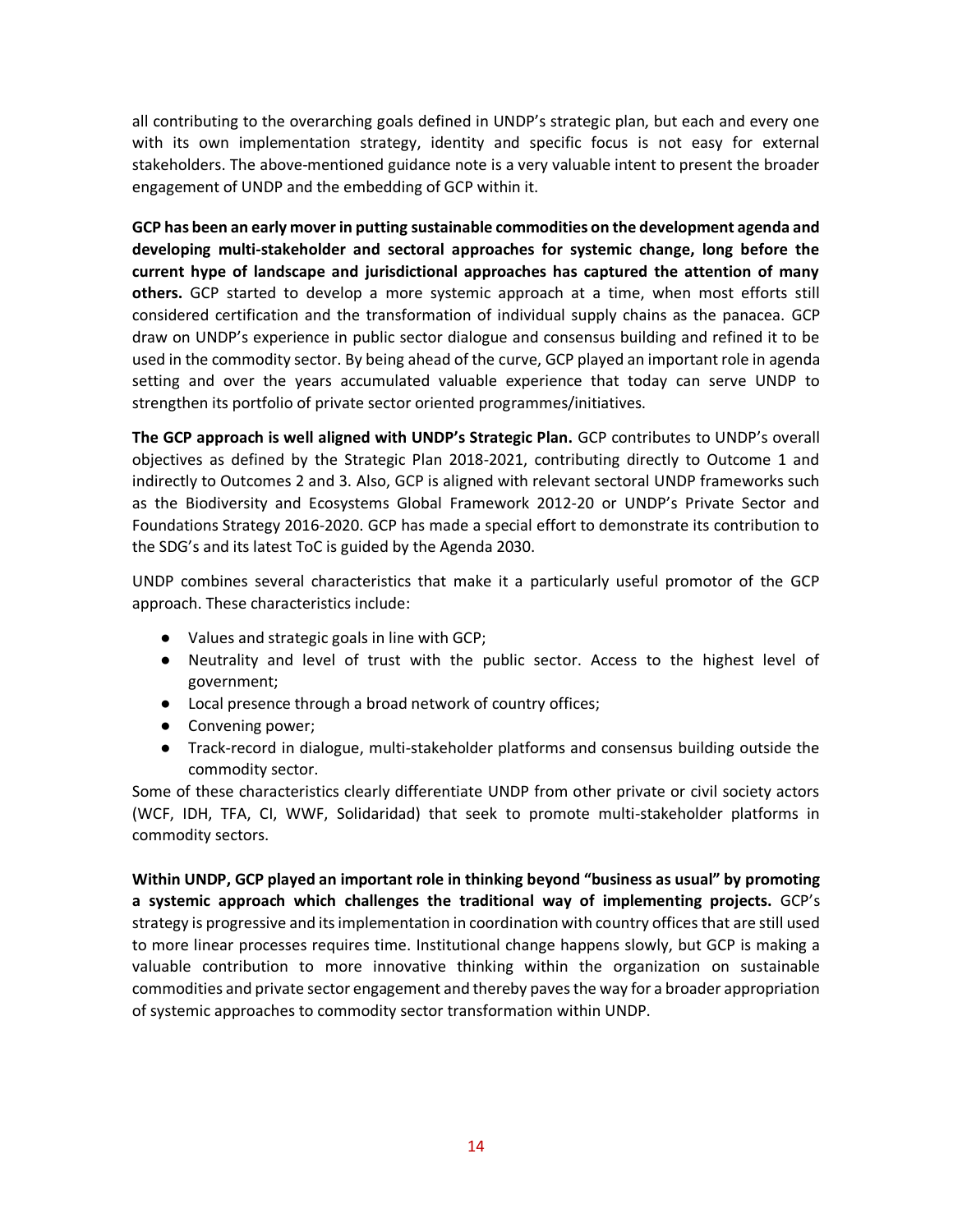## <span id="page-14-0"></span>**4.2 Effectiveness**

The project under review and its outcome 1 defined four outputs. Hereafter we assess the level of achievement of these outputs and its contribution to the achievement of broader GCP goals.

## **Output 1.1 Methodological framework and guidance for transforming commodity production**

## **STRATEGY**

The project aimed at supporting the development of a GCP Strategy that allows GCP to be well positioned globally, operate effectively at country level and grow its portfolio.

**GCP undertook a consistent strategy review process guided by internal and external stakeholder inputs.** During the time covered by this evaluation, GCP has undertaken important efforts to revise and sharpen its strategy. Two strategy documents were developed (2015-17; 2018-2020) in participatory processes. Although the overall mission remained the same ("GCP exists to improve the national economic, social and environmental performance of agricultural commodity sectors"), the programme's values and implementation modalities have been further defined. For example, based on experience, GCP has adopted a more flexible approach, recognizing that commodity sector transformation does not have to happen through National Commodity Platforms in all cases. Sometimes other forms of multi-stakeholder collaborations/action plans can be more appropriate to achieve the desired systemic change. This new MSCFSC approach leaves more room to adapt to specific local contexts. Also, GCP over time recognized the importance of more collaborative leadership. Although governments continue to be the main entry door for any UNDP activity in a country, it is important to develop parallel work streams with different stakeholder groups in order not to be entirely conditioned to the governments' work pace.

**Expectations regarding GCP's thematic strategic focus are diverse.** Interviewees expressed that GCP's strategy is addressing the right issues, although different perceptions regarding the fine tuning of GCP's focus exist. Whereas some suggested to strengthen the environmental dimension (ecosystem services, climate change, emissions reductions), others found that GCP is not sufficiently addressing the social dimension of sustainability (livelihoods, gender). Others again, wish that GCP intensifies its work beyond deforestation and addresses all aspects of environmental resource degradation. Being able to address all three dimensions of sustainability in an integrated way and at the same time, keeping a clear profile without losing focus and dissipate limited resources is a challenge. The MSCFSC strategy puts the focus on the approach (the "how"), rather than weighing the different dimensions of sustainability against each other. This gives GCP the ability to adjust the content of each MSCFSC intervention according to any given country and sector context, while maintaining its distinctive approach (consistency). Depending on the sector, a special focus can be given to social or environmental topics.

**Despite the excellent alignment of GCP's strategy with UNDP's mission and strategies and an increased communication effort, GCP continues to struggle to get appropriate recognition within UNDP.** Although most interviewees confirmed that GCP has improved its communication and outreach efforts, several interviewees are still of the view that there is a lack of understanding and recognition at the higher levels and country offices of what GCP does. Some interviewees expressed the view that the programme's role is not easy to grasp. Others found that GCP is isolated from the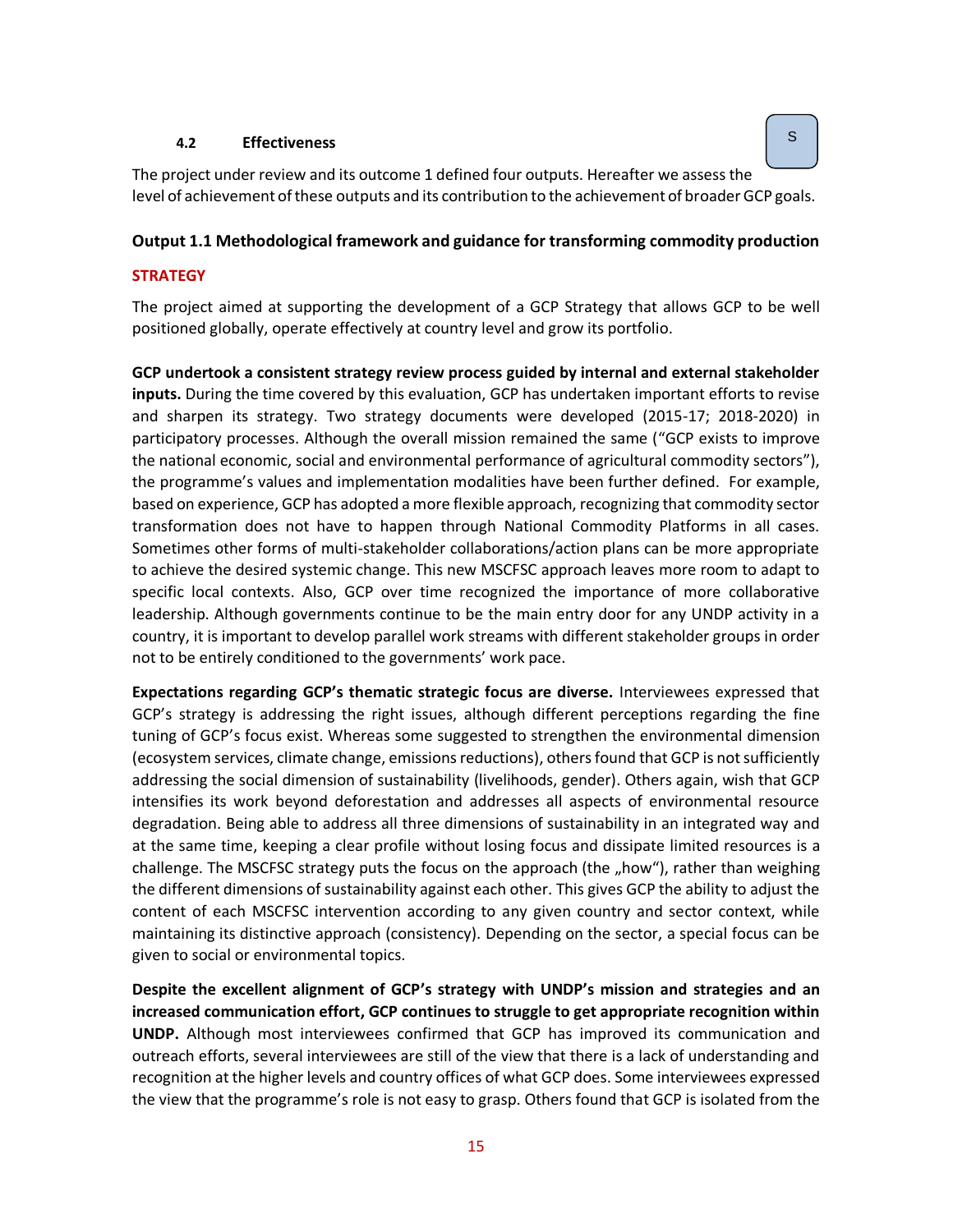work of some of the other UNDP areas and more horizontal integration is needed (for example with democratic governance teams). A good integration is reported with the UNDP climate and forest team.

The challenge to get appropriate recognition within the broader UNDP structure may be explained by three complementary factors:

1) GCP is not just another programme. With its knowledge hub and technical service offer to RB/CO, GEF/GCF funded projects and UNDP REDD, GCP plays a role that diverges from the traditional UNDP project portfolio logic 2) Country offices and beneficiary governments are not always keen to accept and pay for international advisory 3) There are other competing initiatives with more direct presence on the ground.

**GCP and its team members engage in a variety of initiatives. It is not easy to keep track and understand the interdependence of all these activities**. The fact that GCP and its team members participate in several different initiatives, programmes, and projects seems to lead to a certain confusion of external stakeholders. Apart from promoting the MSCFSC approach in different country projects, GCP plays a leading role in the implementation of GGP, leads the Forest Coordination Group, and implements a few own initiatives such as FC2A or VBVC, each with its own strategy, structure (for ex. VBVC advisory group) and branding. For outsiders, it appears sometimes difficult to understand the different roles GCP takes and how they interrelate. But even programme "insiders" reported that it is not always easy for them to keep track and be informed of all that happens under the GCP. It might be necessary to reflect whether GCP should continue to be seen as "a programme" or rather position itself as a transversal UNDP knowledge hub and corporatewide service offer for MSCFSC.

## **METHODOLOGY AND GUIDANCE**

With support from the project under review, GCP has developed and supported the implementation of relevant tools such as the root causes analysis, the targeted scenario analysis or numerous tools related to the setting up and implementation of national commodity platforms.

**GCP has been successful in putting sustainable commodity production on the international agenda and forged a new vision for the development of commodity sectors.** With its National Platform Approach, GCP provided a concrete tool that aimed at translating global talk into concrete action on the ground. GCP's methodology for establishing and operating platforms and relevant guidance aims at supporting national teams in the development and implementation of national action plans.

**UNDP´s relationship with governments provides GCP a strategic position to promote government led platform initiatives**. Government leadership in sector transformation is key to impact policy, legislative and institutional frameworks that enable sector transformation. Establishing the extent to which National Platforms have influenced policy, legislative and institutional frameworks is difficult and beyond the scope of this evaluation. Nonetheless the fact that experiences are moving beyond dialogue to National Action Plans and in some cases platforms at the national or subnational levels is highly positive and speaks to the effectiveness of the GCP approach.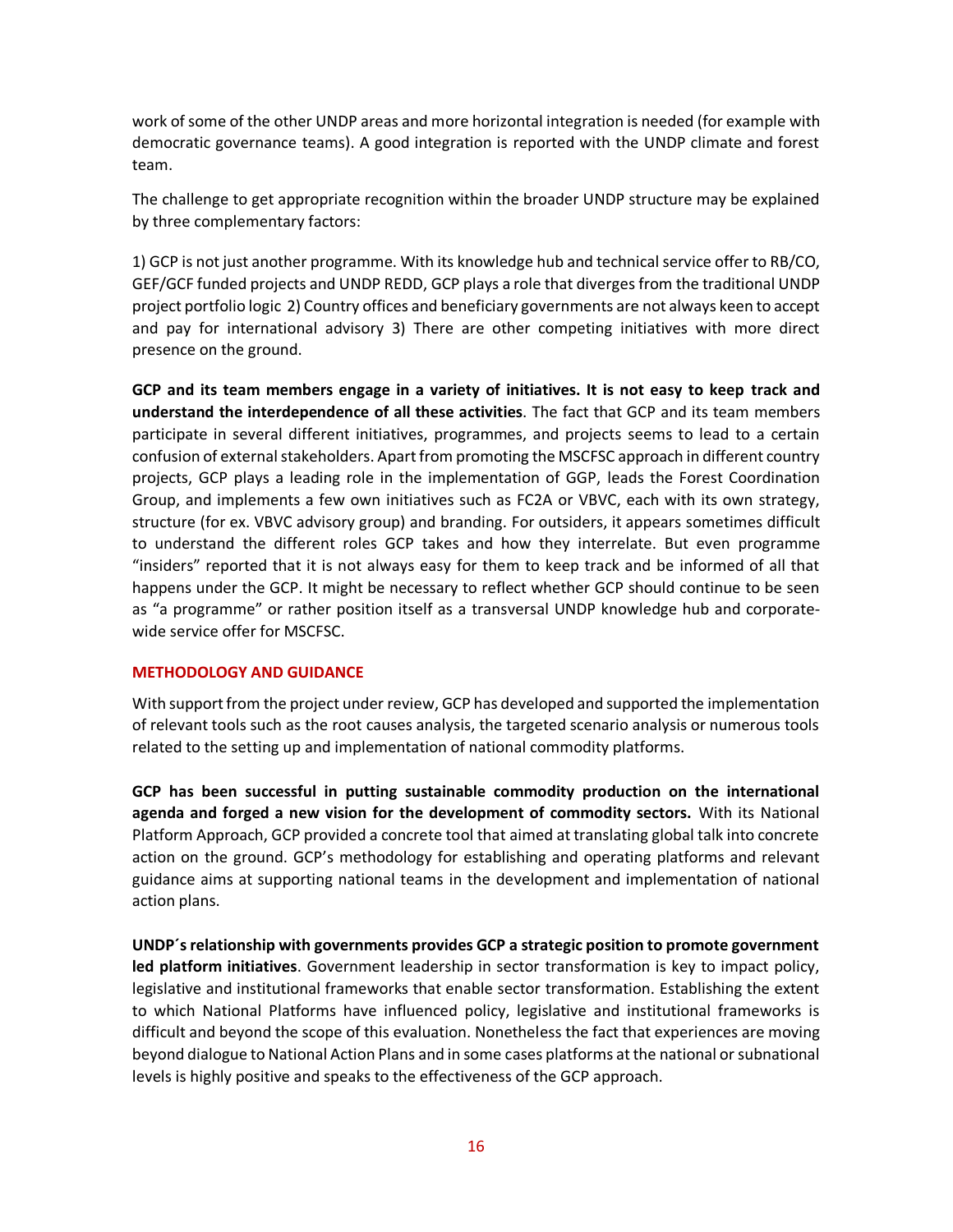**Evaluations of country specific platforms confirm positive learning loops between national experiences and learning and development of support tools provided by GCP.** Ongoing improvements of guidance and materials reflect that GCP has successfully implemented a mechanism to capture and use feedback from national experiences to enhance its value proposition. While the Costa Rica responsible pineapple platform faced important methodological challenges, project teams in Indonesia and Peru benefited from high quality materials and strong support in applying the methodologies, developed in part through lessons learned from Costa Rica (MTE National Commodities Platforms to Support Sectoral Transformations, 26 July 2017). Access to relevant global experience in setting up multi-stakeholder collaboration has been mentioned as one main comparative advantage of GCP by many interviewees.

## **Output 1.2 Technical assistance and quality management system for country level implementation**

**Country focal points assure communication between the global and national levels.** Each country level implementation is supported by a focal point of the GCP global team, which in coordination with the national team identifies needs, provides support and monitors progress in implementation. In 2018, GCP defined several measures to deliver greater impact of the global team at country level<sup>4</sup>. Measures adopted included monthly calls with national platform teams, multi-advisory country missions, cross-portfolio learning for Country Office Programme Officers, management integration with country projects (e.g. support to CO in contracting consultants directly through Panama office), and thematic third-party reviews of GCP interventions. Based on our discussions and review of documents, we conclude that there was a partial follow-up to these measures.

**GCP can be an important broker for knowledge-sharing between UNDP practitioners and bridge builder between international actors/the global debate and country offices.** GCP value proposition becomes strong when closely connected with country offices. In the opinion of various interviewees, UNDP country offices are increasingly aware about the need to engage with the private sector. However, UNDP being an organization that primarily interacts with government counterparts, country offices are not prepared to engage with the private sector. They often lack the methodologies, tools and networks to engage and create interest from private sector partners for joint efforts. GCP has been helpful to build up capacities in CO on engagement with the private sector and multi-stakeholder collaboration.

**Evaluations of country projects attest good quality of GCPs support to country level implementation.** Different project and programme evaluations highlight the quality of frameworks, guidance and templates provided by GCP throughout the lifecycle of platforms. This includes elements such as root cause analysis, stakeholder engagement planning, vision setting and the process to develop and endorse a National Action Plan (NAP). Evaluations also highlight the role of GPC in building UNDP CO capacities to understand and drive sector transformation through National Platforms. Materials, missions and the CoP are positively valued by beneficiary CO.

**GCP defined a clear value proposition for Country Offices, however sometimes greater understanding of effective demand is needed.** In May 2017, GCP developed an internal note for

<sup>4</sup> Internal note "Improving delivery of country Impact", 2018.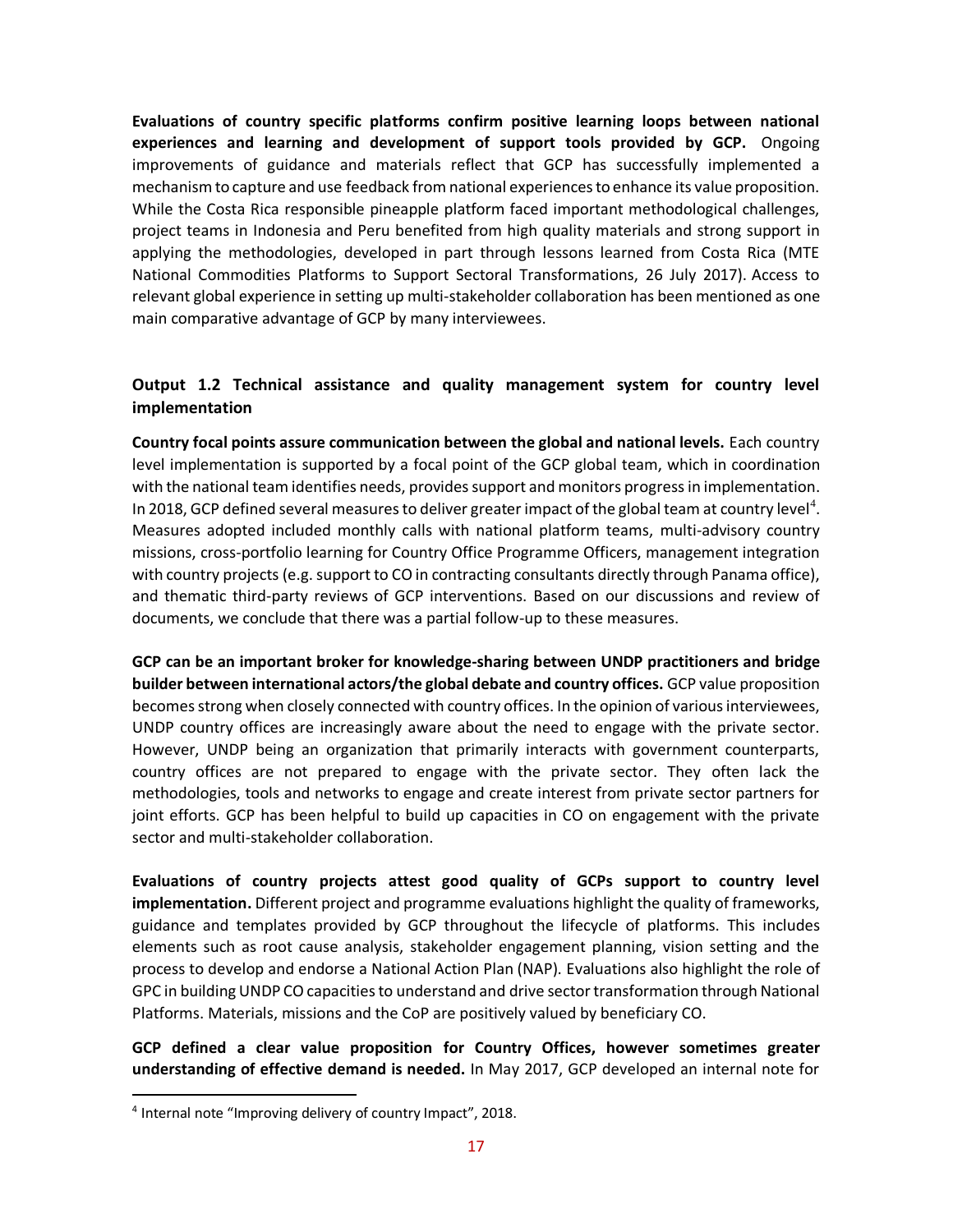UNDP country offices informing about the GCP services to UNDP projects<sup>5</sup>. This note was a valuable attempt to clarify the kind of services GCP can provide and administrative modalities of engagement (cost recovery). While it is important to define a global service offer, when offering these services to a specific country<sup>6</sup>, it is important to tailor the offer to the specific country needs. Some interviewees were of the view that global advisors were not always sufficiently familiar with the local context which limited their capacity to appropriately adjust their offer to country needs. If for example a country already has a certain multi-stakeholder/platform process underway, it is necessary to assess how GCP can support existing efforts, adjusting its tools and methodologies, rather than suggesting the launch of a new process. The Global Sustainable Supply Chains for Marine Commodities (GMC) has been mentioned as a successful example where GCP methodologies and tools were adjusted to local needs. Because CO's and governments are increasingly reluctant to pay for global advisory, the service offer must be all the more tailor-made, adjusting international knowledge/experience to the given national context, in order to be attractive.

**Recent developments in M&E are important but need to be strengthened and fully implemented as an integral component of technical assistance**. According to the ProDoc "the establishment of quality management oversight systems aimed to ensure that the country activities produce timely results and National Commodity Platform members become accountable for the implementation of the actions laid down to enable the expected outcomes". As we will discuss in chapter 4.3 below, GCP has undertaken efforts to develop M&E tools (e.g. NAP monitoring tools), however their systematic use in country projects could not be confirmed by this evaluation. The global team manages a "Project's Framework" Excel sheet to keep track of different country level interventions. As multi-stakeholder approaches become more mainstream and the environment for platforms more competitive, it is of paramount importance to provide the GCP model with a strong but light M&E that accounts for sector transformation. The advantages of developing this at a global rather than national level include comparability and the development of new GCP products based on data and analytics.

## **Output 1.3 Partnerships with companies and organizations**

## **PARTNERSHIPS WITH THE PRIVATE SECTOR**

**In 2016, GCP defined its engagement with global partners in a strategy document**. The Global Partnership & Stakeholder Strategy 2016, an internal operational document, aimed at guiding the work of GCP with respect to partnerships and global stakeholder engagement. The document defined the objectives of engaging global partners and ways how this contributes to the implementation of GCP Platforms at the national level. The strategy identified benefits and formulated commitments that GCP expected from its global partners. The idea of a Partnership Charter that would define roles and responsibilities and to which global partners would have to adhere to was launched. The strategy foresaw a regular review and update process.

**The implementation of the 2016 strategy was partial. The VBVC Initiative was more successful in framing the dialogue with global private sector partners.** The 2016 strategy was reviewed in 2017

 $5$  GCP Services to UNDP Projects – Internal note to country offices, May 2017. The note defines 5 services: Multi-stakeholder dialogue through National Commodity Platforms; Private Sector Partnerships; Strategic, Technical and Advocacy Guidance; Support throughout the project lifecycle.

<sup>&</sup>lt;sup>6</sup> See for example ToR "Technical Assistance from GCP in Ghana Phase II".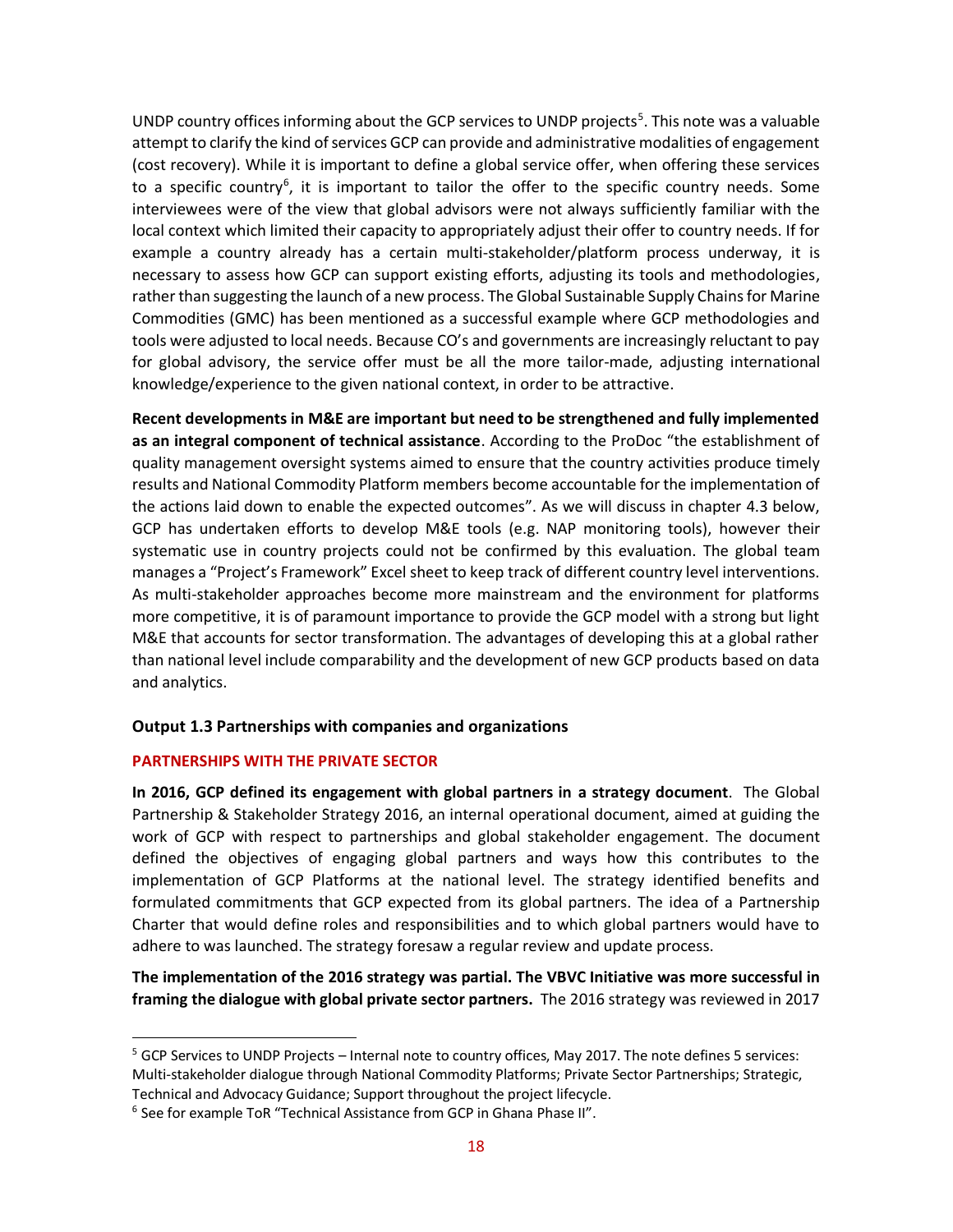and its ambition adjusted. It was proposed to "start organically and allow for flexibility in terms of membership expectations". The idea of a Partnership Charter was abandoned because it could defer global corporates to engage with GCP. Instead, a "Private Sector Group" should be created. Based on the documents reviewed and interviews held, the evaluation could not confirm the establishment of this private sector group. Individual follow-up with potentially interested companies and participation in industry meetings and engagement of private sector in global fora were reported in the period 2017-18. In 2018, GCP launched the "Value beyond Value Chains Initiative" which aims to increase the effectiveness of private sector collaboration with governments to protect and strengthen agricultural commodity production and supply chains. Interviewees welcomed this initiative, which focuses on areas where UNDP has its greatest value added: engagement with governments and multi-stakeholder collaboration. The VBVC guidance note for the private sector, currently under development, is an interesting attempt to sensitize companies on the need to think beyond their value chains and engage in multi-stakeholder collaborations. The format looks attractive for the target public.

**At the global level, GCP maintainsrelationships with a manageable number of global players.** GCP reports active relationships with Cargill, IKEA, Mars, Mondelez, Tesco and Unilever and new relationships with McDonalds, Olam, PepsiCo and Kering (2018 report). While some of these partnerships appear to be more based on individual relationships, others are more institutional and include concrete (financial) commitments or joint country-level activities. When asked about the comparative advantage of GCP, large corporates value the ability of UNDP to engage with national and subnational governments and its convening power. With an increased focus on jurisdictional and landscape approaches rather than individual supply chains, the ability to connect to the local and national public sectors becomes ever more important. Main limitations of working with GCP that have been mentioned included complicated administrative and contracting procedures of UNDP, slow progress of platform implementation and limited UNDP implementation capacities on the ground (compared to competitors such as TFA, ID, CI or WWF).

**GCP maintains diverse relationships with private sector in countries of NAP implementation.** Besides engagement with global players at headquarter level, GCP interacts with private sector actors in countries where NAPs are implemented. Some interviewees noted that not in all countries were GCP was active it was possible to attract global players, particularly if the country was not a leading producer of the commodity in question. Therefore, sometimes it was more realistic and productive to engage with the local private sector.

## **EFFECTIVENESS OF FUNDRAISING AND DONOR ENGAGEMENT**

The project under review was financed by contributions from SECO (USD 4,4 Mio) and Norway/UN REDD(USD 1,6 Mio) for the period 2014-17 (see ProDoc). At the time of approval, the project reported an unfunded budget of USD 5,2 Mio. Thus, since the very beginning of this project, GCP was under pressure to identify and secure additional funding. Fundraising for co-funding was therefore an explicit activity of the project.

The strategy to identify and assure co-funding for the implementation of the project and GCP more broadly was threefold: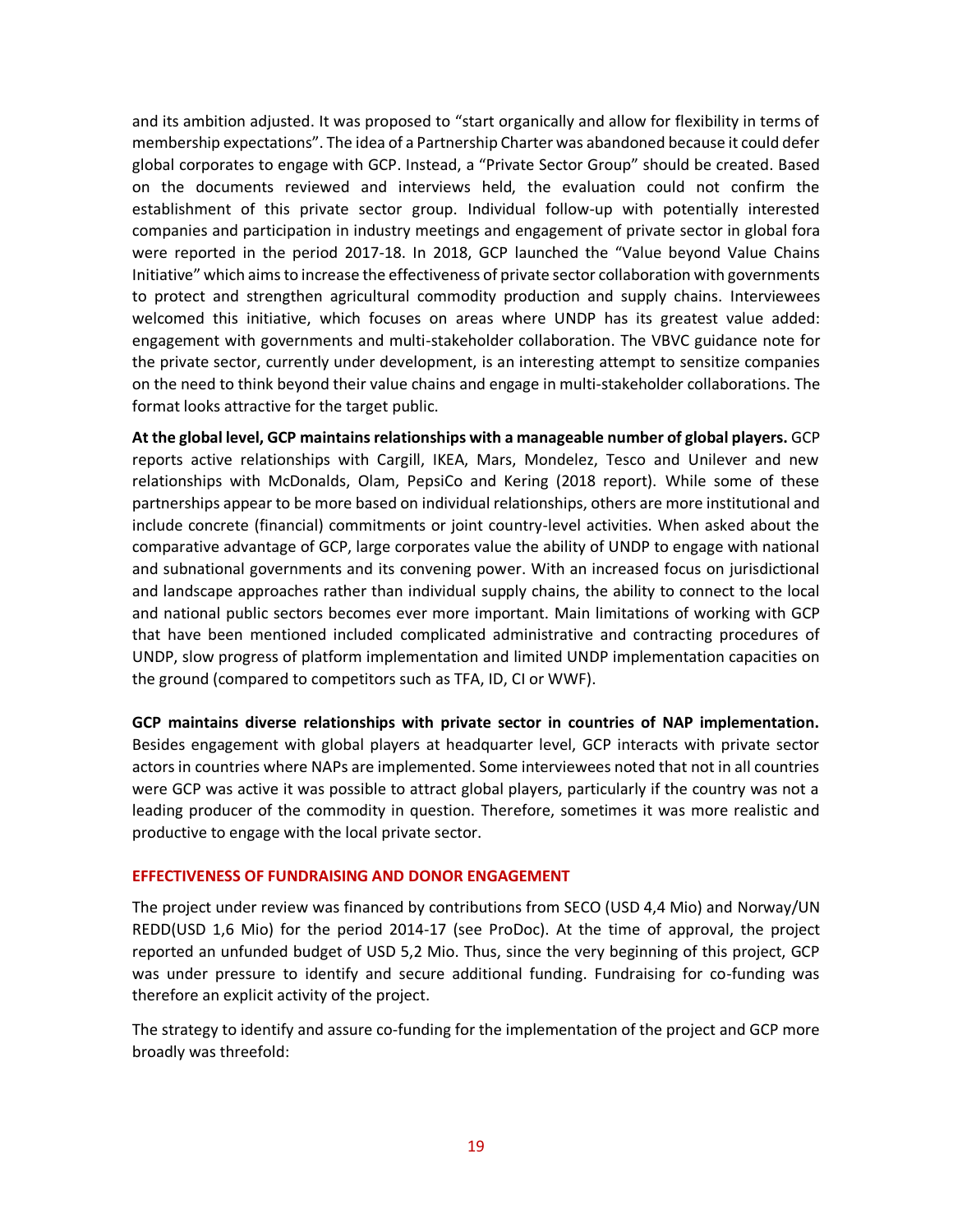*1. Assure continued/new financing from bilateral donors that includes support to global activities.*

During the project period, GCP has secured funds from 2 bilateral sources. SECO contributed a total of USD 4 Mio. to GCP (phase I 2015-17: USD 2 Mio.; phase II 2018-21: USD 2 Mio). Although the mayor part of funds was earmarked for activities in Peru and Indonesia, both phases included a contribution to the global work of GCP (Outcome 3: phase I: 250k; phase II: 495k). Similarly, GIZ supported GCP with Euro 300k in 2017, whereof 105k were reserved for global activities. Other private support was destined to country activities (IKEA, Mondelez). Other bilateral donors were approached, but no concrete commitments resulted from these discussions.

Securing bilateral funds for overarching global activities is challenging. Bilateral donors often have a clear geographic and thematic focus. Global components that aim to support country-level activities are difficult to fund as stand-alone projects, mainly because results are more indirect and donors, as well as implementers, are under pressure to present concrete results. The two successful cases were GCP secured support from bilateral donors indicate that it is more likely to attract bilateral funds for global activities as part of specific country programmes and with a global replication logic.

*2. Engage/Lead the development of new initiatives that could benefit from international environmental finance and cost in support to GCP's global structure*

The GCP global team, and particularly its project director, has undertaken important efforts to identify funding opportunities for commodity related work from international environmental finance. By doing so GCP/its director has led the development of GEF initiatives such as the Good Growth Partnership launched in 2017. Although engaging in project formulation can be an effective way of assuring a certain role and funds during implementation, the execution of GEF projects increasingly happens under Full National Implementation Modality (NIM) which could leave UNDP in the future with less room to assume an executing role as it currently has in GGP.

## *3. Develop a service offer for UNDP country offices implementing commodity related projects*

In line with GCP's ambition to be a knowledge center for commodity related development projects, GCP has been offering its knowhow to UNDP country offices who require support in the development or implementation of commodity-related projects on a cost-recovery basis. This service provision was done either through direct contracting of global GCP staff by country offices (consultant roster), or by transferring funds to GCP in order to fulfill specific mandates. While this modality helps to use the capacity of individual GCP consultants, it does not provide GCP with additional resources to cover for its core functions. Also, according to feedback from country offices, it is increasingly difficult to convince project managers and host governments to invest resources in international advice rather than using locally available capacities. This is particularly true in middleincome countries, where it is possible to find well qualified consultants on the local market.

**The GCP strategies 2015-17 and 2018-20 did not meet their funding targets.** Similarly to the project under review, the GCP strategy has been struggling to live up to its funding targets. The 2018-20 strategy aimed at securing annually 2 mio./year for global activities and 0.5 mio. for each country project (downscaling the ambition from the 2015-17 strategy, where GCP thought to mobilize 2.5 and 0.7 mio. respectively). This strategic funding target could not be met.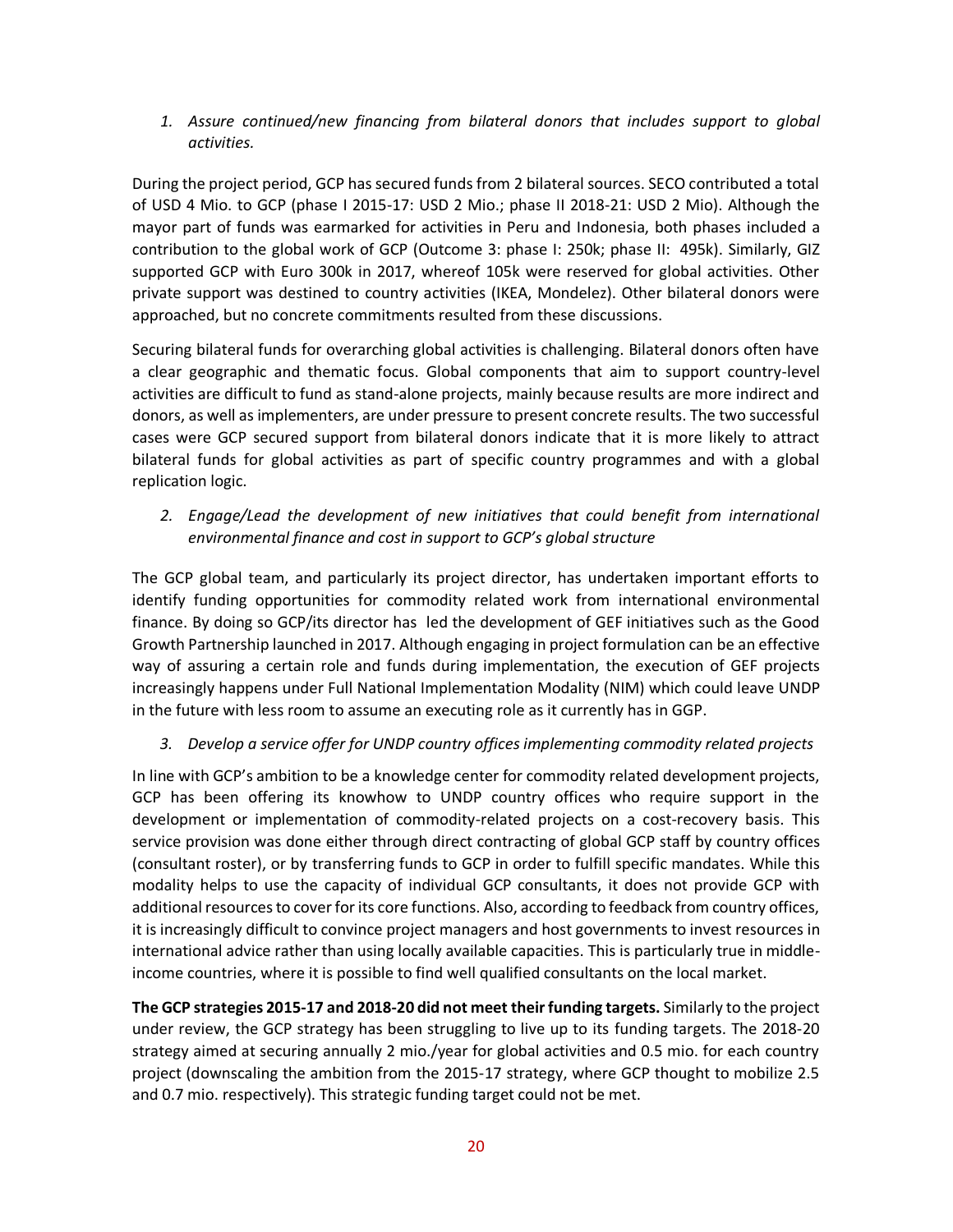**The lack of stable core-funding for global activities has marked the development and implementation of GCP strategies**. A certain tension between the need of following the money versus maintaining GCP's strategic focus can be observed in the last years. The lack of stable core funding has obliged GCP to adopt an opportunity-driven approach which impeded long term programming and somewhat diluted the focus during the implementation of the 2015-17 and 2018- 20 strategies.

## **Output 1.4 Scaling up innovative models for sustainable commodity production**

GCP, through its global team, has acted as a broker for knowledge-sharing between UNDP practitioners aiming to improve the social and environmental performance of agricultural commodity supply chains worldwide. GCP aims to facilitate the dissemination of knowledge, information and best practices among UNDP project and country office staff. Several interviewees confirmed that knowledge dissemination and exchange between regions should be a priority for GCP.

**The activities of the GCC are considered valuable by participants, however, compete with other similar forums.** The Green Commodities Community (GCC) was re-launched in the beginning of 2018 in coordination with GGP. GCC seeks to foster learning and knowledge sharing through webinars, practitioner dialogue and training and the annual Good Growth Conference. GCC has strengthened its offer including by drawing on external partners to enrich the discussions and respond to specific needs/requests from the community. According to feedback on webinars, participants noted the high quality of discussions and the appropriateness of methodologies being used. In line with GCC's policy to favor quality over quantity, attendance was in many cases rather limited (According to the 2018 report, 23 workshops reached 170 participants, meaning an average of 8 participants per workshop). A survey on the GCC conducted by GCP in 2018 evidenced mixed results<sup>7</sup>. GCC members liked the community, were satisfied with how virtual workshops were organized, and considered them useful for discovering new ideas and approaches. Main criticism related to insufficient information about the community, too little active involvement and sentiment of being part of it. Also, time availability of participants was a limiting factor. In general, UNDP staff within the community provided a more positive feedback than members from outside UNDP.

**CoP are useful for learning through sharing, but establishing a strong community is difficult**. Global virtual Communities of Practice (CoP) are challenging to handle, both due to organizational reasons (challenge to establish strong connections without face-to-face interaction; overcoming language and time zone barriers) but also content wise (finding the right topics; responding to different needs; different sociocultural environments of participants). In addition, such platforms compete for the limited time members can dedicate to knowledge and experience sharing besides their operational responsibilities. Against this background, it is important to carefully assess how, and with which format a CoP can best address the above-mentioned challenges. Sometimes sharing information within existing CoP can be an alternative to administrating its own community. As far as the evaluator could observe, since itsintegration with GGP no further reflection has been made whether the GCC could increase its impact by coordinating with or integrating into other existing knowledge sharing communities.

 $7$  Green Commodities Community GCC – Assessment and thematic planning Survey Report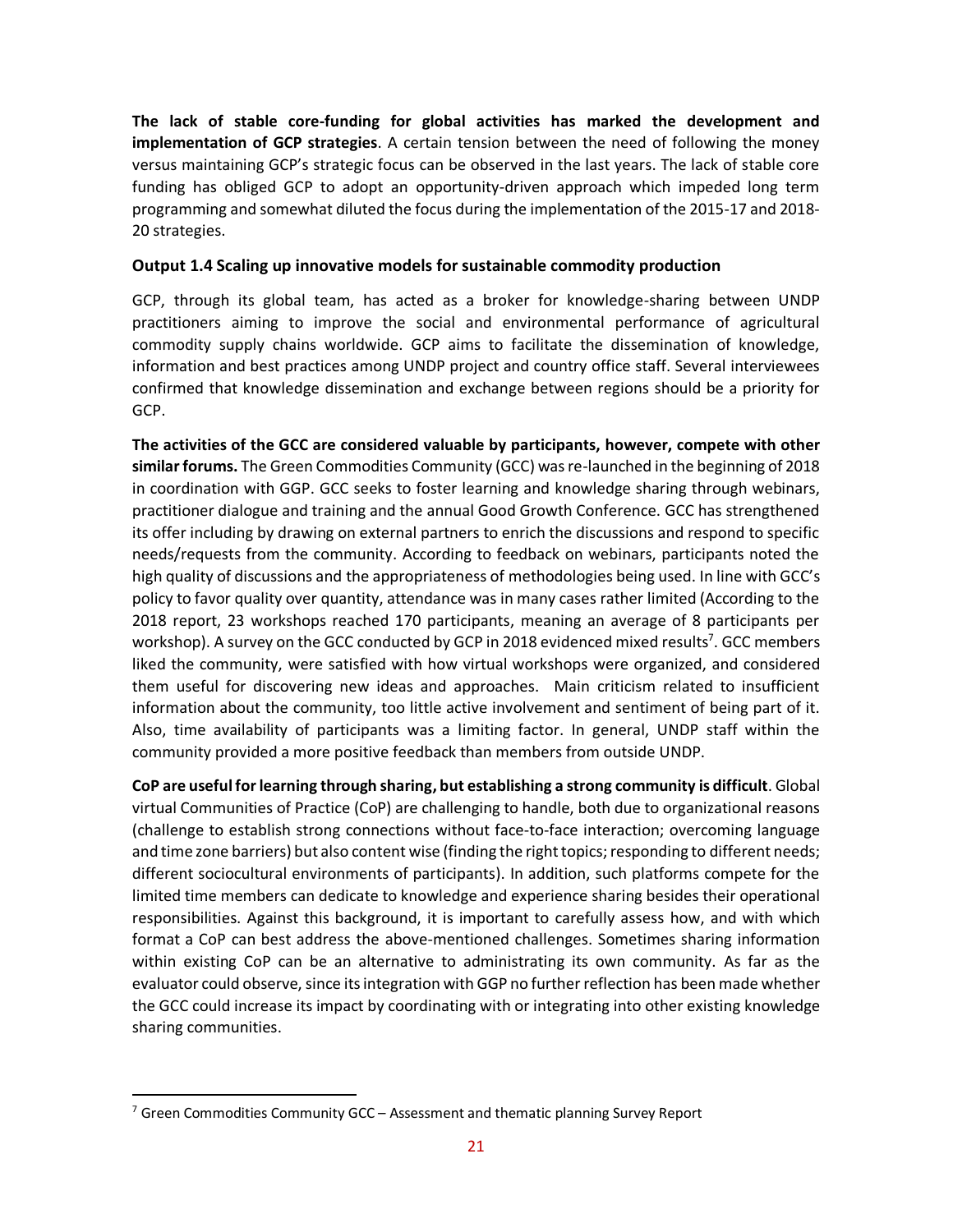The organization of in-person CoP workshops, training activities and (south-south) study tours is an effective way to deepen interaction and strengthen the community. GCP successfully took advantage of global gatherings to organize trainings back-to-back to such events. GCP's strategy to associate relevant UNDP country officers into learning workshops and study tours seems to be a useful way of deepening relationships with UNDP country offices. Interviewees praised workshop and training methodologies, also because particular attention is given to group dynamics and relationship building?

**GCP has made efforts to improve access to relevant knowledge products.** Managing a global repository of relevant tools and knowledge products on a Google Drive is certainly useful to spread information within its global community. However, its real value depends on how often and by whom the material is accessed and used. The evaluator could not determine how actively the platform is being used given that project monitoring tools do not track this information. The GCP Website does contain some references to tools and webinars, however no full access to GCP's knowledge products is available.

In conclusion, GCP during the period under review strengthened its strategy and ToC, broadened its country portfolio and sectors, deepened its partner relations and developed relevant knowledge products which are being shared within a growing CoP. In this sense, the outputs as defined in the original ProDoc have been achieved. However, because of limited implementation of the M&E system, the available information does not allow to measure the achievement of outcomes.

S

#### **4.3 Efficiency**

#### <span id="page-21-0"></span>**MANAGEMENT**

## **The GCP board provides limited strategic guidance but could be useful to position GCP**

**within UNDP.** Project oversight is assured by a project board. The GCP Board was supposed to meet on a yearly basis and to provide strategic and operational guidance to the program. Whereas the amount of substantive strategic guidance provided by the board seems to be somewhat limited (inter alia due to a changing composition of the board and limited knowledge of UNDP RB of GCP's work; the board did not meet every year), board meetings could serve as a useful platform to create awareness among different UNDP units at regional/HQ level about the workings of the programme. Outside this formal structure of the project, GCP has undertaken a continuous effort to make itself known up the UNDP hierarchy. As a result, GCP has been successful in engaging highlevel representatives in some of its activities (for ex. Good Growth Conference Peru 2019).

**GCP's main asset is a highly qualified global team.** GCP's strength is its team of experts with relevant experience in global commodity value chains, sustainability standards and multistakeholder collaboration. The GCP team has grown considerably over the last years, particularly since the start of GGP implementation. In order to adjust the programme structure and processes to this new reality, GCP undertook continuous efforts to strengthen internal (communications) processes and management tools. Examples include the development of internal communication guidelines, the constitution of a management committee (since 2019 the strategic committee) or the organization of monthly calls and regular virtual coffee talks. Various interviewees acknowledged that management undertook great efforts to assure team building and internal alignment and compensate for the lack of collective experience generated by day-to-day work.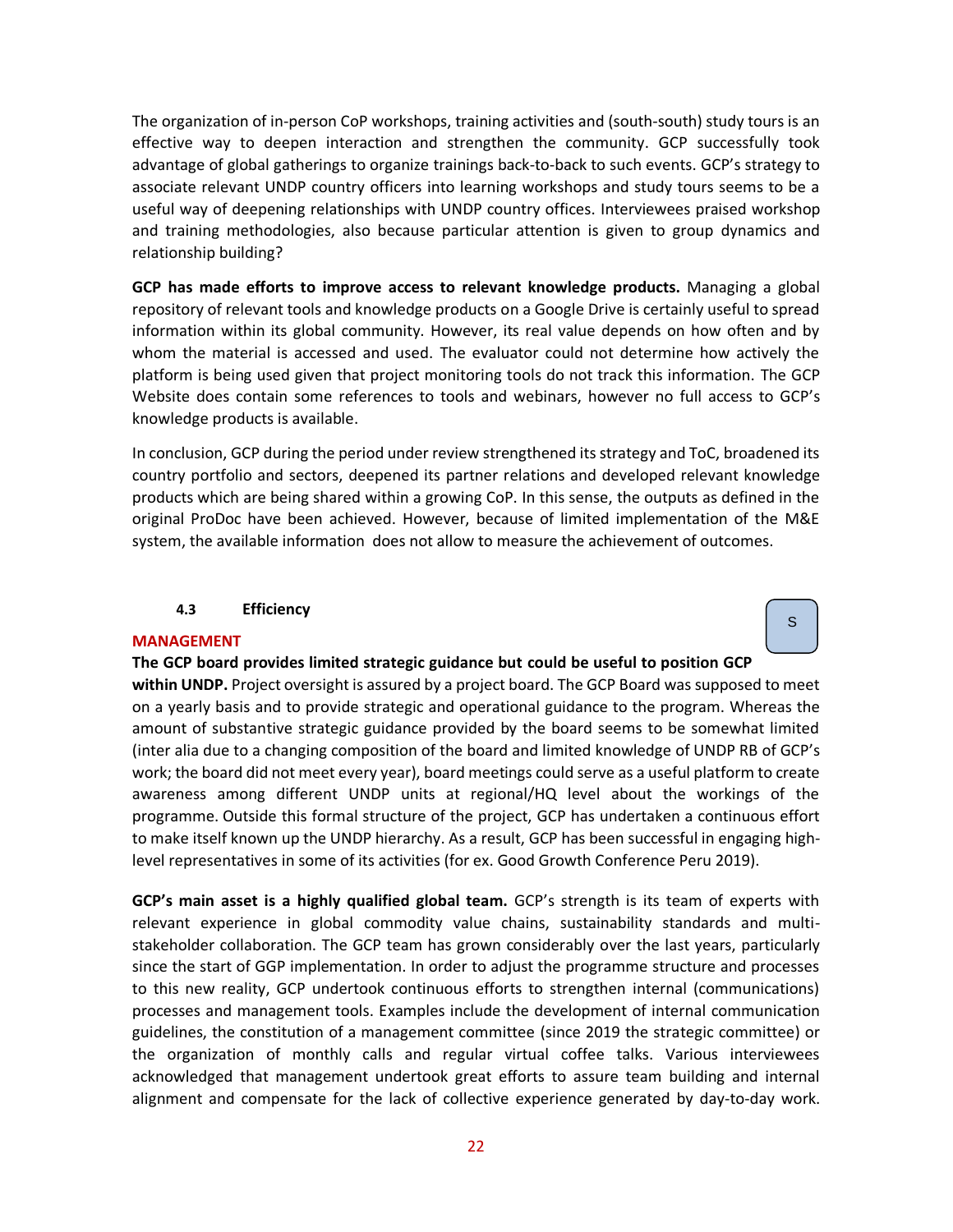Despite the fact that individuals are spread all over the world and have only limited opportunities to meet in person (at least once per year for the annual planning meeting), there appears to exist a good team spirit. The apparent low turnover of senior advisors in the last years seems to confirm this.

**The consultancy-based business model is cost effective, but with limited core funding limits the team's ability to engage in non-billable activities.** GCP team is mainly composed of international consultants. The advantage of this set-up is its flexibility that is attractive for highly experienced professionals because they can work from their location and on a part-time basis. The geographic dispersion allows proximity to the countries of intervention and a team with different language skills. Finally, this light and flexible implementation structure is cost effective compared to more traditional set-ups with fix project teams. With limited core funding, the challenge is to assure the team with enough and plannable work (lack of stability). Also, this consultancy-based business model makes it difficult for the team to engage in activities that can't be billed (ad hoc request for specific advisory; project development together with RB/CO). Some interviewees expressed concern that the lack of a guaranteed minimum paid and plannable workflow could negatively affect team stability and the sense of belonging to GCP ("we become just another consultant"). Others considered that contracting/renovation of contracts takes too long due to UNDP contracting procedures but sometimes also due to a slow response from consultants. Finally, in some cases the consultancy-based model has affected continuity of service provision when implementing national platforms.

## **MONITORING**

When assessing the M&E system, it is important to differentiate between the M&E system that has been set up for the project under review, and broader monitoring efforts of GCP as a programme. We will first look into the M&E system of the project, before discussing the monitoring of the GCP more broadly.

**The project under review achieved its output targets as defined in the ProDoc.** As far as the results framework of the project under review is concerned, the project defined 4 outputs under outcome 1 that were covered by 3 indicators. Indicators were focused on the revision of the GCP strategy (1.1.), the number of partnerships established with NGOs, donors and private sector companies (1.2.) and the establishment of an operational KM system (1.3.). GCP has reached the quantitative output targets defined in the ProDoc. Although these targets were set for 2017, as a result of the extension of the project to 2019, there was no adjustment in targets.

**There has been no reporting on outcomes and annual reports were activity-based. Thus, it is not possible to measure the achievement of project outcomes.** Outcome indicators as defined in the ProDoc indirectly measure the achievement of the proposed outcome (transformation of agricultural commodity sectors), only if we assume that the sheer existence of national platforms actually contributes to sector transformation (given the challenges in the implementation of platforms, this causality is not necessarily given). The formulation of the indicators (focus on number of countries with an enabling environment, number of platforms & schemes for multi stakeholder collaboration) evidences the difficulty to appropriately capture higher level impact. The project does not report on outcome indicators. Annual reports are activity-based and report on five activities which embrace the four outputs defined in the ProDoc. Reports do not contain information on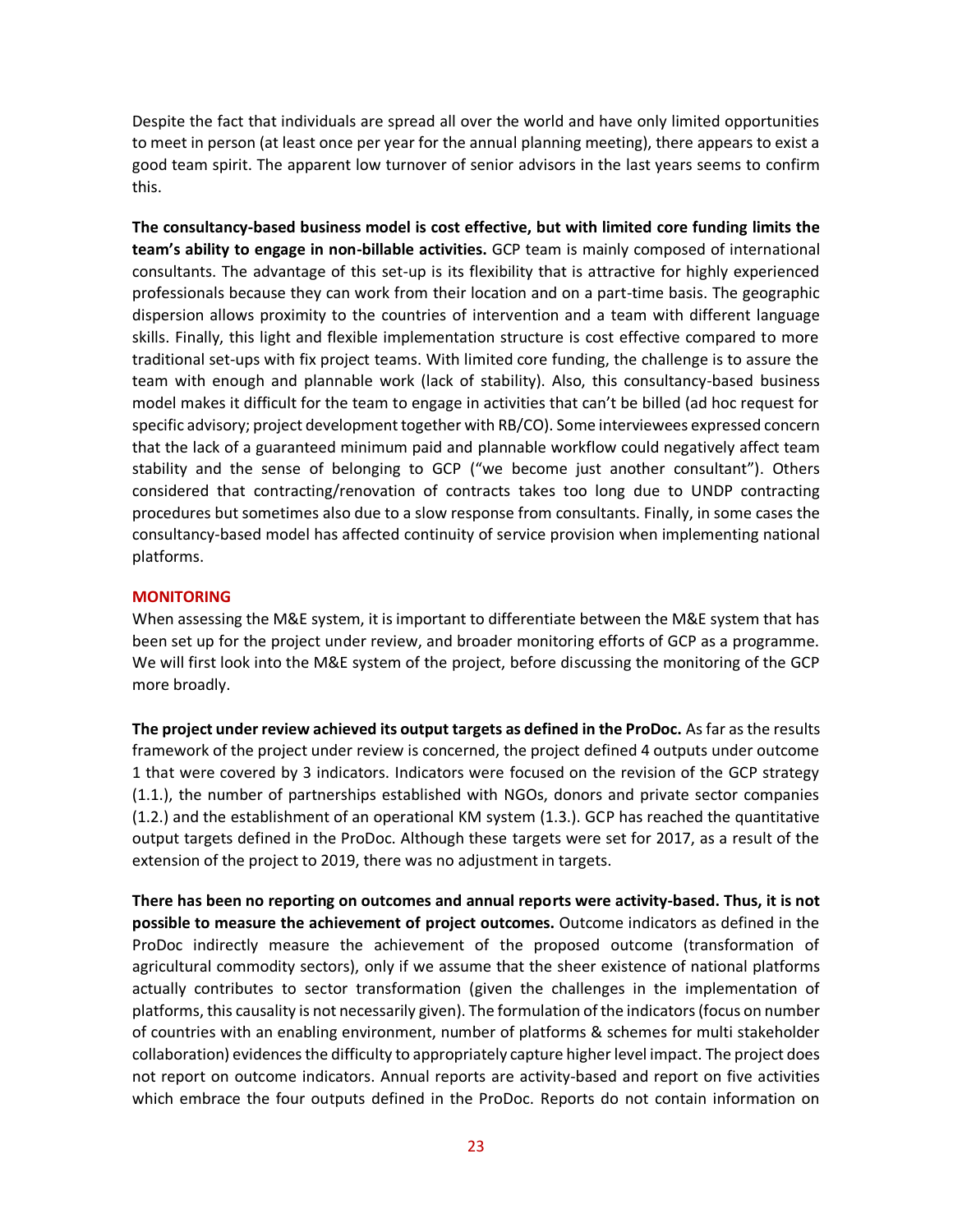progress against outcome indicators. In summary, we observe an attribution gap between the project's outputs and the intended outcome. Outputs/activities only indirectly contribute to the achievement of the final project outcome. The latter is congruent with GCP's broad goal.

**Management tools for operational planning and steering are considered fit for purpose.** Besides the results-framework described above, GCP has been using different management tools for operational planning and steering. Instruments include the GCP Goal Dashboard, functional workplans per objectives, or the milestones list. The GCP Goal Dashboard is regularly reviewed and updated during the monthly management committee calls. Monthly calls are recorded with minutes and define follow-up measures and responsibilities. Project risks were reported in annual reports, although the risk matrix did not undergo a frequent update.

**GCP as a programme has developed several monitoring tools, however their implementation is only incipient.** Looking at GCP's M&E efforts more broadly, GCP undertook important efforts to strengthen its M&E and develop different monitoring tools (GCP M&E database related to ToC; Multi-stakeholder Dialogue Ladder of Change; NAP Monitoring Tool; Lessons learned system; outcome indicators in strategy documents). To operate effectively as a cohesive global programme, it is important to have a programme level monitoring, evaluation, and learning system that ties together the strategic project components and supports reporting, fundraising, and management. However, the evaluator could not evidence that these tools are currently in use. Their embedding into national monitoring efforts (including contribution of sustainable production to deforestation avoidance) would be important in order to reduce reporting burden and assure appropriation at the national level. Some tools might need simplification. GCP's M&E Database for example, which is based on the recently developed ToC, is a very complete tool that aims at tracking progress of the 16 outcomes defined in the ToC. It seems rather unlikely that a successful tracking of the 62 (!) indicators can be established in practice<sup>8</sup>.

**Although there are evident attribution challenges, there is a need to further substantiate the global results of GCP with concrete data**. In order to better prove GCP's contribution to the achievement of its broad goal, it is of utmost importance to have a monitoring system in place that captures and aggregates quantitative and qualitative data on supported country-level projects. One possibility could be the introduction of a few standard indicators into the results frameworks of projects supported by GCP. If GCP wants to measure the achievement of its stated goal, it would be necessary that each supported project is able to report on the number of farmers and hectares it has impacted in order for GCP to aggregate this information and report on overall progress. With currently available data, it is not possible to assess GCP's progress towards its stated goal (By 2020 GCP aims to transform agricultural commodity sectors that currently impact 8 million farmers and 20 million hectares).

**There is a need to think in alternative ways of measuring impact.** GCP's ambition is to contribute to systemic change in sustainable commodity production. It tries to achieve this ultimate objective by working towards strengthening of practices, regulatory frameworks and changing mindsets and behaviors which in turn should lead to more sustainable commodity sectors. This is a medium to long-term objective, and the systemic change is dependent on various external factors. Against this

<sup>&</sup>lt;sup>8</sup> The 62 indicators are from the green (Systematic and Direct involvement) and yellow (Partnership involvement) categories.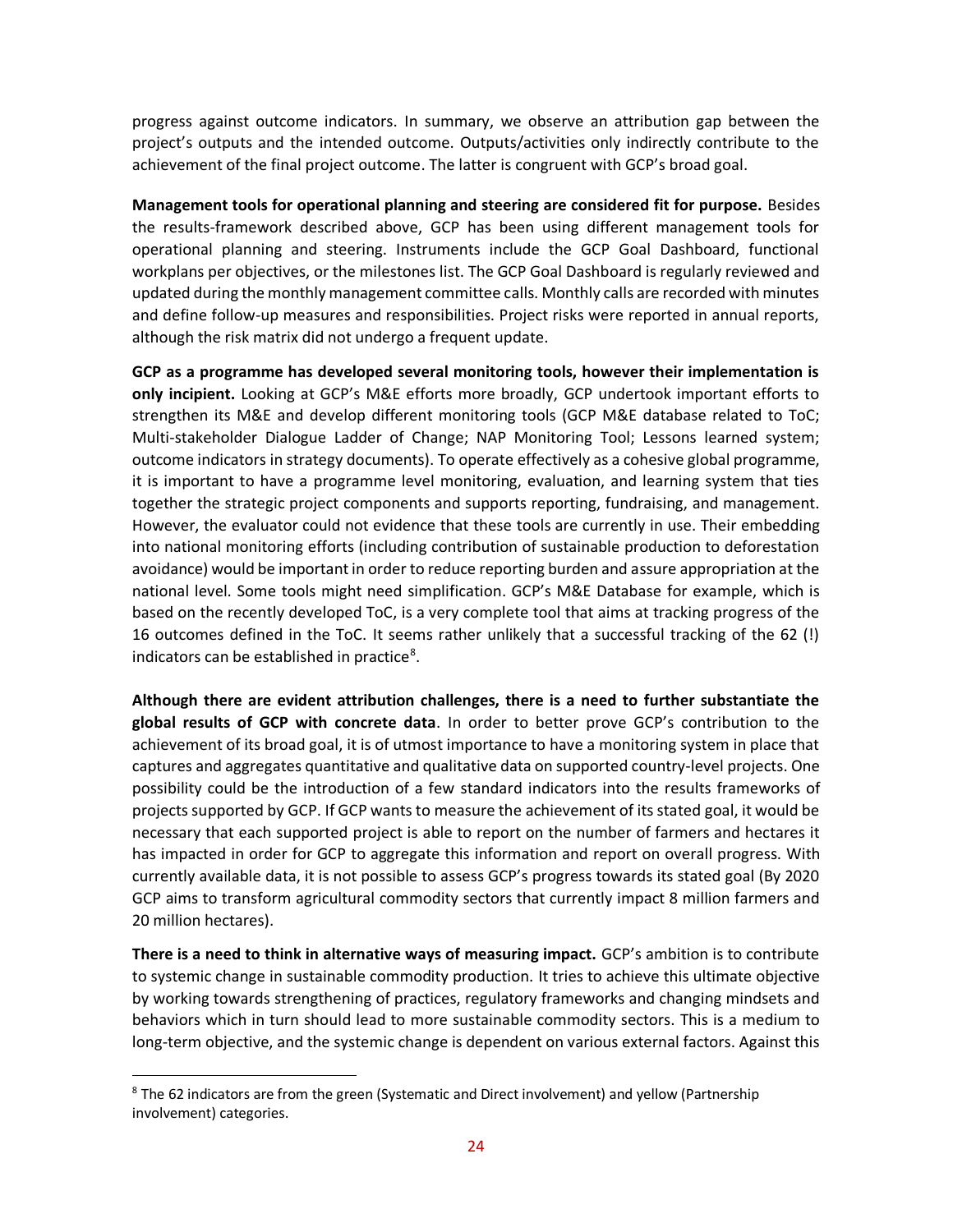background, it might be necessary to re-think how to measure the programme's systemic impact. Using traditional indicators such as number of farmers with improved living conditions or hectares with sustainable production systems might not accurately address the nature of GCP's approach. GCP does not directly interact with farmers on the ground, but rather supports implementers in strengthening relationship building with different stakeholder groups, thereby creating trust and a fabric of relationships that ultimately should enable systemic change. As part of the development of the MSCFSC approach, GCP recently started a reflection on how to measure systemic change (see e.g. ladder of change). In the view of the evaluator, measuring the development of capacities of main platform stakeholders (institutional performance, stability and adaptability in regard to MSC) and the quality of interactions among them can be a good indicator of progress towards systemic change<sup>9</sup>. Without a continuous measurement of progress in these medium to long-term processes, it is difficult to substantiate that GCP actually contributes to systemic change.

## **COMMUNICATION**

**A reviewed communication strategy is in implementation, yet it is too early to measure its impact.**  GCP has intensified and systematized its communication efforts since 2018. A review of the communication strategy, a communication Action Plan, the development of a visual identity for the programme and its daughter initiatives, a review of the GCP website and "Country at a glance" briefing packages are some of the elements of this recent communication effort. The strategy has been designed around GCP's MSCFSC approach.

**GCP is a brand within a brand.** With the aim of positioning itself within UNDP, GCP has undertaken continuous efforts to develop and carve out its identity. Towards the outside, GCP has successfully used its belonging to UNDP as a competitive advantage and distinctive characteristic compared to other multi-stakeholder initiatives. This two-fold strategy responds to the need of having an own identity for fundraising purposes (given that GCP's budget is dependent on project funds) but bears some risks regarding the seamless integration of GCP into the UNDP corporate structure. GCP being a facilitator of a process led by others, credit of success is expected to go to the members of national platform processes. Striking the right balance between communicating on GCP's contribution and leaving credit to beneficiaries is a delicate task from a comms perspective.

## **4.4 Sustainability**

<span id="page-24-0"></span>When assessing the benefits of a global programme such as GCP and their likeliness of continuing after donor funding has ended, we must look at the capacities that were built up within UNDP country offices and knowledge generated and made accessible for interested users.

SL

**Continued work to assure the uptake of the GCP approach is needed.** After ten years of implementation, GCP has accumulated considerable experience that has enriched the development of tools and methodologies which today support the implementation of NAP and national commodity platforms. Although these tools and experiences are available for interested users,

<sup>&</sup>lt;sup>9</sup> For further insights on UNDP's approach to measuring capacity development, see: Measuring Capacity (https://www.undp.org/content/dam/aplaws/publication/en/publications/capacity-development/undppaper-on-measuring-capacity/UNDP\_Measuring\_Capacity\_July\_2010.pdf).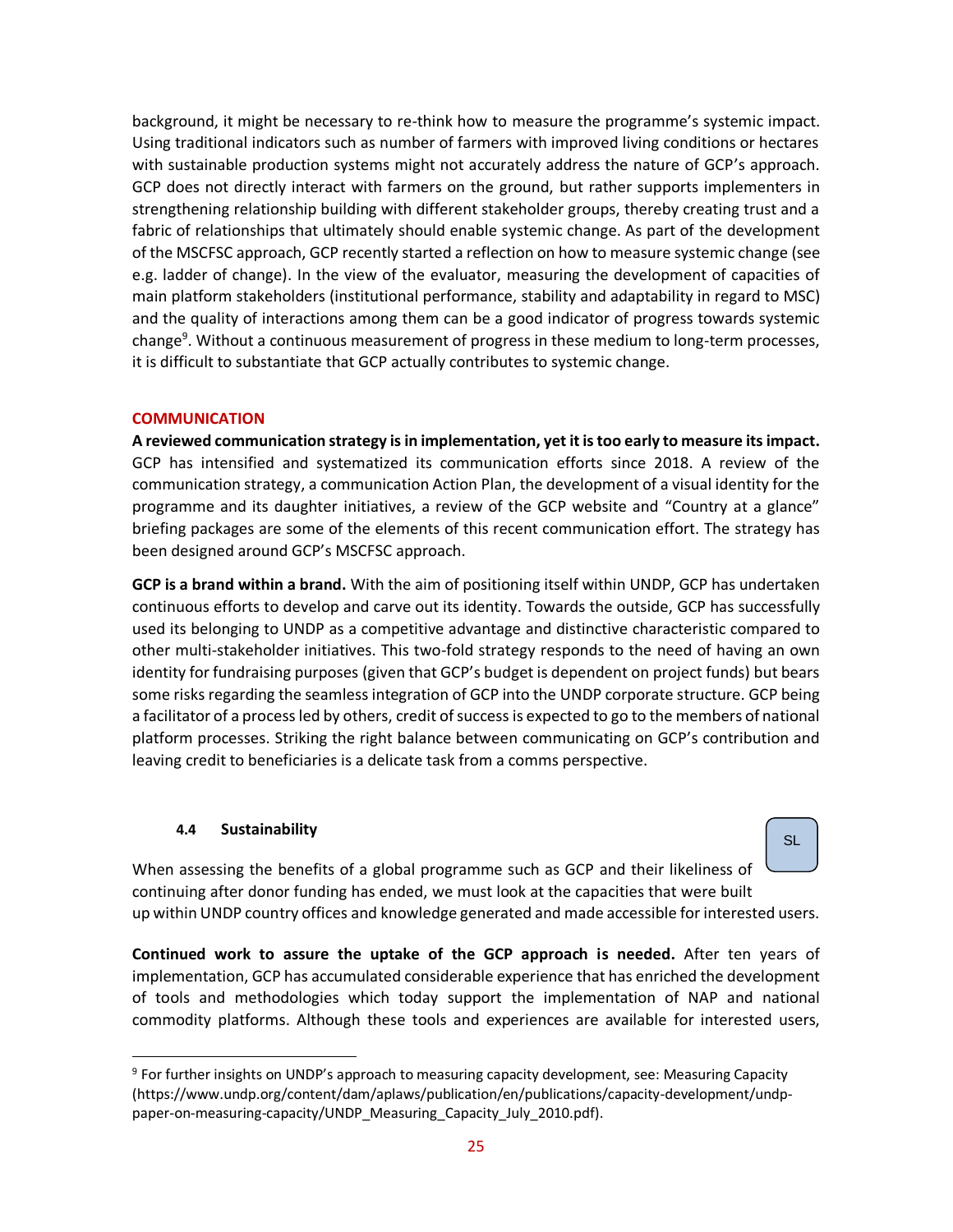putting them publicly accessible does not yet guarantee their future use. As a global knowledge hub and service center for MSCFSC, GCP must continue to promote the uptake of its approach and methodology within UNDP CO. Only when MSCFSC is part of UNDP's business as usual and UNDP CO are well prepared to successfully engage with the private sector at national and global levels, GCP's mission could be considered completed. Yet, this is still a long way to go and continued funding for GCP global activities is necessary.

**From a sustainability perspective continued funding of core global operations is perhaps the biggest sustainability challenge for GCP**. A multi-layered funding strategy aligned with the strategic ambition of GCP is necessary. Engaging in GEF projects (GGP, FOLUR) is interesting, helps support country activities, but might not suffice to cover core funding needs. Access to new funding sources interested in conceptual work and innovation (for ex. foundations) should be explored as a way to overcome the limitations in securing funding from traditional donors.

**With UNDP embracing GCPs approach, GCP could evolve from a programme to a thematic unit within corporate UNDP**. GCP started as a programme at a time when collaboration with the private sector was innovative and still rather unusual within standard UNDP thinking. With the adoption of the SDGs and the Agenda 2030, and a growing recognition that new innovative approaches are needed to address the world's development challenges, the private sector has been recognized as a key player to effectively achieve the global development goals. As a result, UNDP has increasingly embraced collaboration with the private sector and more innovative strategies to achieve the SDGs. In doing so, the GCP approach slowly trickles into the DNA of UNDP. Against this background, GCP in the future might be no longer considered an innovative "spin off" in the form of a programme, but could become part of core UNDP, as a thematic unit driving the organization's work on MSCFSC.

**Strategic partnerships are important.** In order to remain relevant and attractive in an ever more crowded environment of actors seeking to support the development of sustainable commodity sectors, it is important that GCP reflects on and assesses the possibility of entering into strategic partnerships with other multi-stakeholder initiatives and/or coalitions of private sector companies (e.g. WBCSD). By engaging in such partnerships GCP should be able to leverage its competitive advantage (particularly its ability to engage governments) and strengthen the implementation of the MSCFSC approach on the ground.

**Build in lessons learned and allow for adaptive management.** GCP, both at the global level and with child projects, has undertaken efforts to systematize lessons learned, identify best practices and share experiences within countries and among the global team. GGP manages an extensive "lessons learned" database where GCP global staff also reports lessons learned. In addition, lessons learned calls have been organized between GCP staff and the GGP programme manager. Finally, GCP annual reports contain a section on lessons learned. All these efforts to systematize experiences are valuable. But as already observed for other areas, it is important that tools and processes remain sufficiently light and easy to use so that they are actually used as management tools.

Over the years, GCP managed to build-up an experienced global team. As discussed in chapter 4.3, this global team is predominantly composed of consultants. Whereas this set up has its advantages, GCP must assure continuity in the support provided to CO and national level implementation. Discontinuity associated with frequent changes of consultants, both at the global and national levels, can jeopardize the quality of the advisory.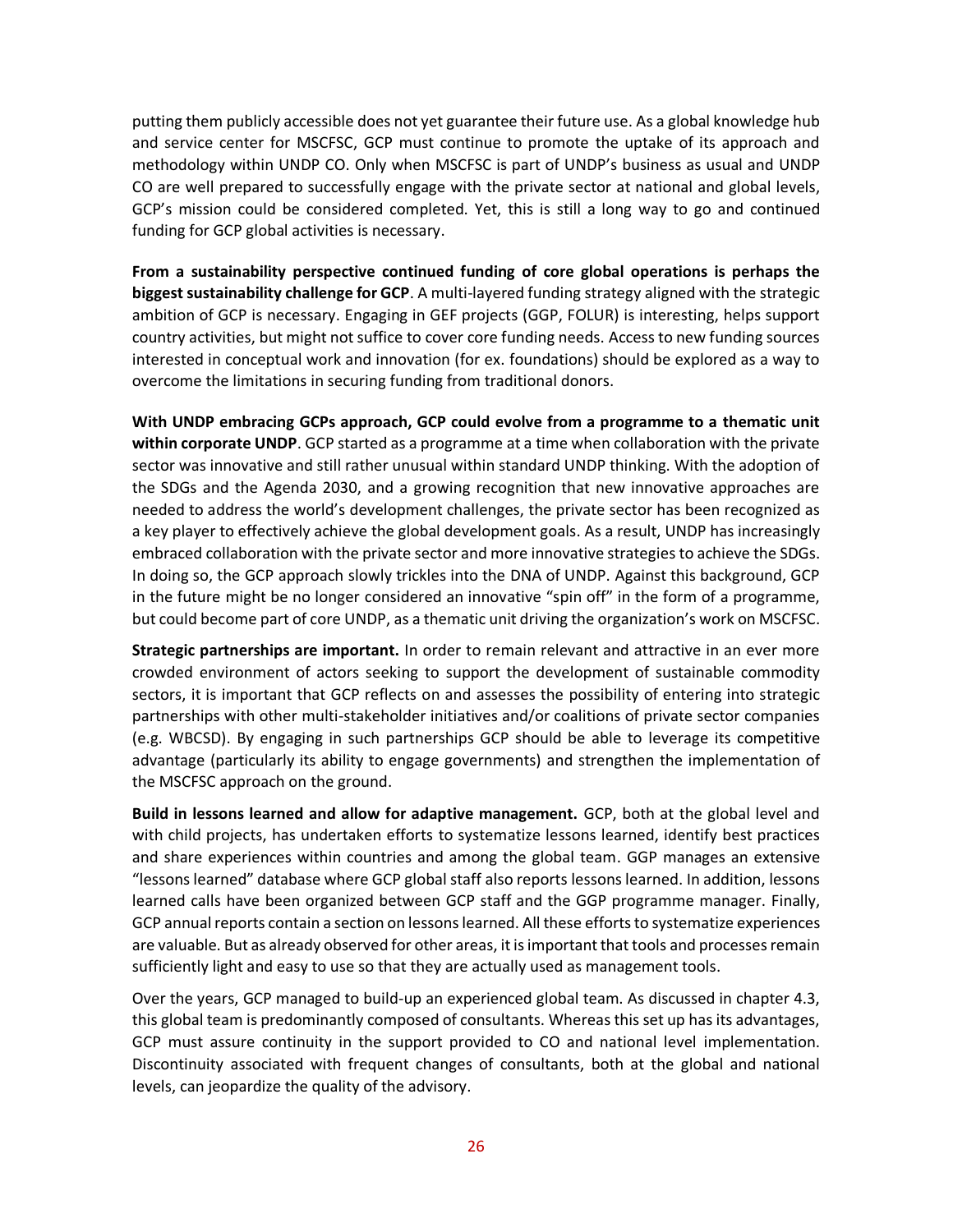## <span id="page-26-0"></span>**5 Conclusions**

The project under review constitutes the backbone of the GCP, and acts as umbrella and foundation for different country level activities. The project is intrinsically linked to the activities and functioning of GCP as a programme. Therefore, and in line with the ToR of this evaluation, we focus these conclusions and recommendations on the GCP and its global activities more broadly.

With a 10 year track record in supporting multi-stakeholder collaboration to foster sustainability in commodity sectors, GCP has accumulated experience and expertise that is of great value in times where governments, the international community and private sector seek solutions for complex interrelated problems they cannot address and solve in isolation. Stakeholders see in UNDP's ability to engage governments and its convening power the main comparative advantages of the programme compared to other multi-stakeholder initiatives. GCP is well aligned with UNDP's mission, relevant sectoral policies and the Agenda 2030. With a growing recognition that new innovative approaches are needed to address the main global challenges, the private sector has been identified as a key player to effectively achieve the SDGs. As a result, UNDP has increasingly embraced collaboration with the private sector and more innovative strategies to achieve the SDGs. In doing so, the GCP approach is trickling into the DNA of UNDP.

GCP undertook continued efforts to position itself within UNDP and beyond in an ever more crowded environment of multi-stakeholder commodity initiatives, many of which are competing for funds and private sector attention. GCP has participated in, engaged with and/or launched a number of initiatives, programmes and projects. Sometimes engagement happened because of the strategic fit and complementarity, sometimes also to take advantage of funding opportunities. Recent efforts to sharpen its profile and communicate its raison d'être, both within UNDP and vis-a-vis external stakeholders, are applaudable but have not yet fully produced the desired impact, and the perception of what GCP does and stands for continues to be somewhat vague in the view of many. It appears that the different roles GCP takes in different initiatives is confusing for some stakeholders.

Implementing national action plans and platforms has been challenging, progress slow and dependent on numerous external factors. GCP proactively engaged in expectation management regarding the progress of such processes, particularly with the private sector. But although no quick wins can be reasonably expected, the success of GCP depends on its ability to demonstrate and report concrete results. Recent investments into the development of valuable M&E tools and the generation of data have not yet been fully implemented and it is therefore not possible to assess whether GCP is on track of reaching its 2020 goal. The project's results reporting remains output based. Alternative ways of measuring impact (e.g. measuring trust building; strengthening of institutional capacities for MSC) are in early stages of development.

GCP as a programme has undergone an important transformation during the period under review. The global programme expanded its portfolio of countries and commodities, refined its ToC and strategy and developed tools and methodologies that were transmitted to and applied in different country led interventions. The growing experience is being systematized and since 2018 disseminated and discussed within the GCC. More generally, GCP has actively participated in the global debate on sustainable commodities and contributed to the shaping of the agenda. Although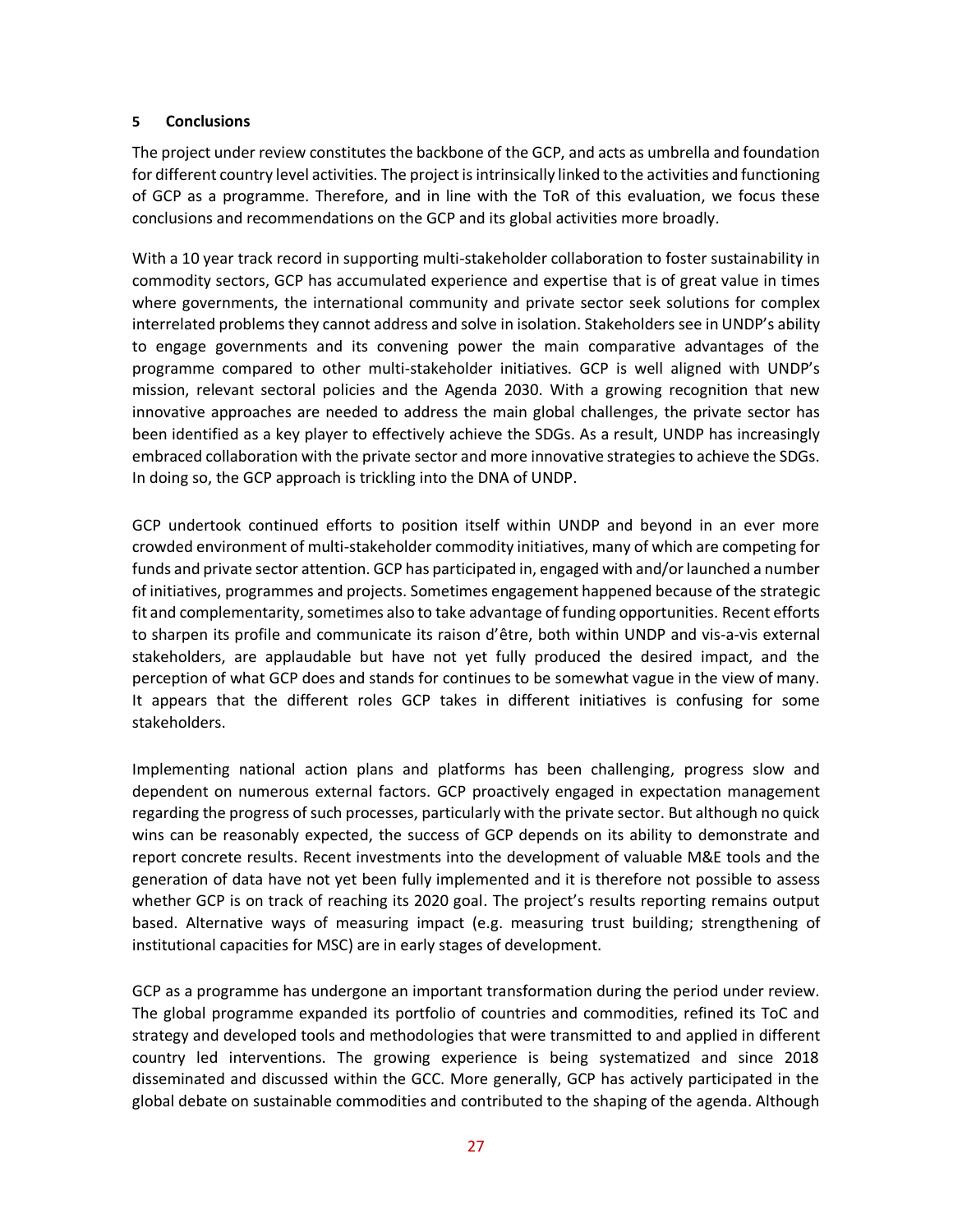the continuous review of strategies and tools allowed to adjust to a rapidly changing context, and build-in learnings from implementation, it might have deviated some attention from actual implementation and achieving results on the ground (inward looking perspective).

On the operational front, the growth of the GCP team (particularly due to GGP) led to the review of some management processes in order to assure appropriate flow of information and internal alignment of a geographically dispersed team. Management tools (e.g. dashboard; strategic committee) are considered fit for purpose although some stakeholders would like to have a clearer understanding of the programme as a whole (what are others doing, how does it connect to my work). The consultancy-based business model allowed GCP to work with a dedicated high-quality team with complementary geographic and thematic backgrounds. The downside of this operating model is a potential lack of stability and plannability for individual consultants, and limitations regarding the team's ability to engage in non-billable activities (e.g. design stage of GEF/GCP programmes; ad hoc advisory), particularly in times of limited core funding.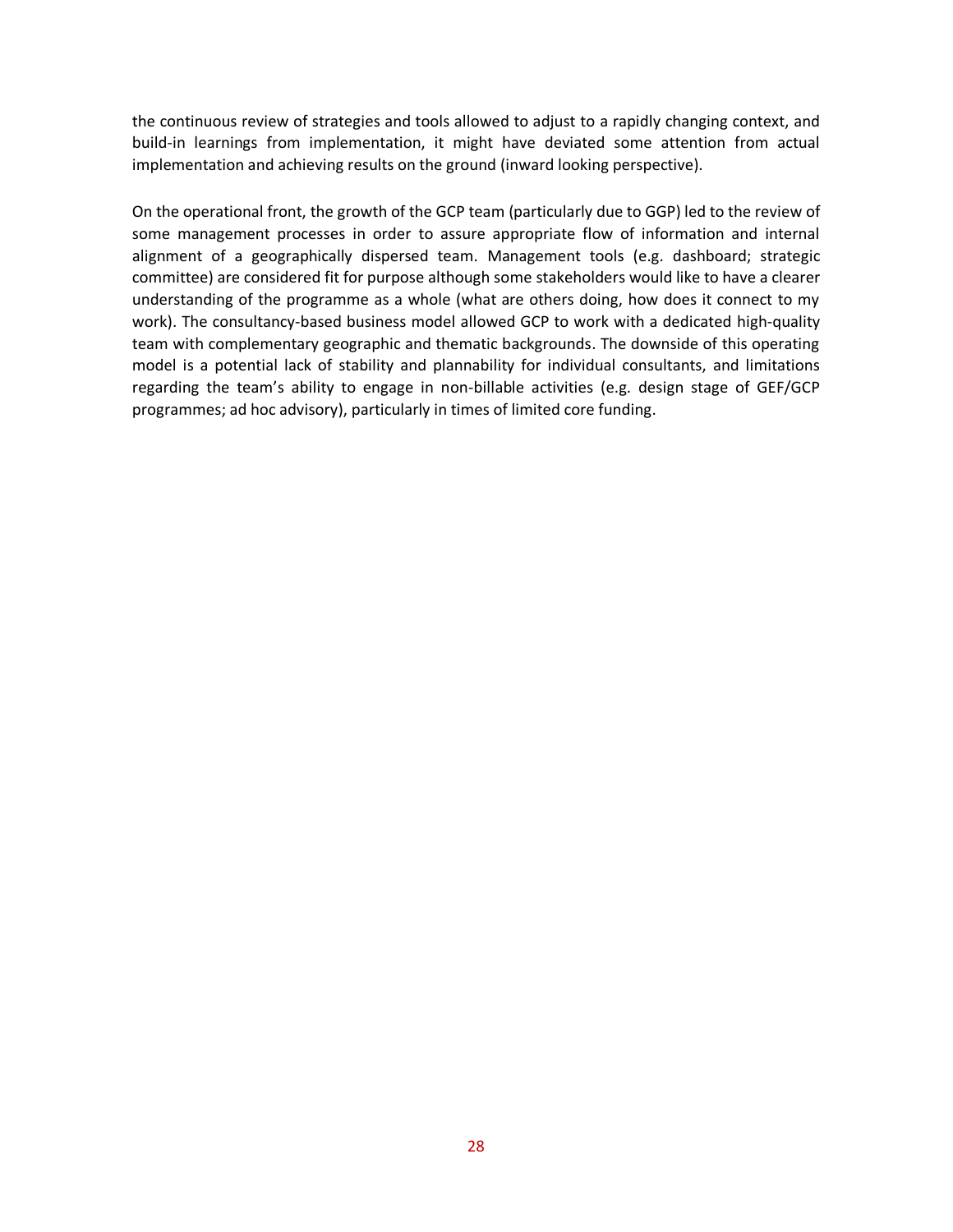## <span id="page-28-0"></span>**6 Recommendations**

In order to take full advantage of the experience and expertise GCP has accumulated over the last 10 years, leverage its comparative advantage and keep its relevance in a changing environment, we recommend the following:

1. **Focus on GCP's distinctive approach**, now defined as the MSCFSC approach, leverage UNDP's competitive advantage (engaging governments/convening power), and use clear criteria regarding were the MSCFSC approach can be implemented with the greatest potential impact (need to review Green Light Criteria?).

Currently GCP impact is aimed at 8 million farmers and 20 million hectares. Aligned to this ambition the Green Light Criteria prioritizes interventions using the following decision route: tropical forest hectares – commodity strategic importance – Country Office capacity – National Government interest- additional stakeholder interest.

Under the MSCFSC approach and leveraging on UNDPs competitive advantage (engaging governments / convening power), the key contribution of GCP is to become a catalyser for systemic change. Under this strategic priority, commodities, forest hectares and farmers are the ecosystem that different actors want to transform, they are an aspirational consequence of GCP action rather than a goal; likewise, the "enabling environment" is what emerges through the interactions (synergies) of different actors within the ecosystem (a means rather than an end). The direct goal of GCP is to incentivize collaboration among diverse/improbable actors and support the institutionalisation of change (formal and informal). Therefore, GCP needs to carefully assess for any given country-level intervention whether there is a genuine commitment in place that allows for a successful initiation of a systemic change process.

Under this framework, the success of GCP is linked to its ability to support networks (i.e. number, participants and dynamics of platforms and other dialogue schemes); learning processes (various types, focus on helping others understand and design collective solutions; participatory root cause analysis); strengthen the development of transformative capacity (influence, self-evolution of pilot schemes, embeddedness, policy) and finally transformative impact (hectares, farmers, etc.). GCP's value proposition is to build capacities for and accompany this process, measure progress and induce corrective action where necessary (adaptive management)<sup>10</sup>.

2. **Secure stable core funding** that enables GCP to finance its global core operations independently from country advisory. Core funding should allow the team to have enough resources for networking, conceptual/strategic reflections and to provide ad-hoc advice (for ex. in project design). Implement a multi-lawyered fundraising strategy that includes traditional (bilateral) donors, non-traditional donors (foundations) interested in innovation and longer-term systemic thinking, as well as access to GCF/GEF resources. Develop suitable fundraising products for each donor group.

<sup>&</sup>lt;sup>10</sup> For an interesting perspective on measuring transformative capacity see[: https://www.mdpi.com/2071-](https://www.mdpi.com/2071-1050/11/5/1304) [1050/11/5/1304](https://www.mdpi.com/2071-1050/11/5/1304)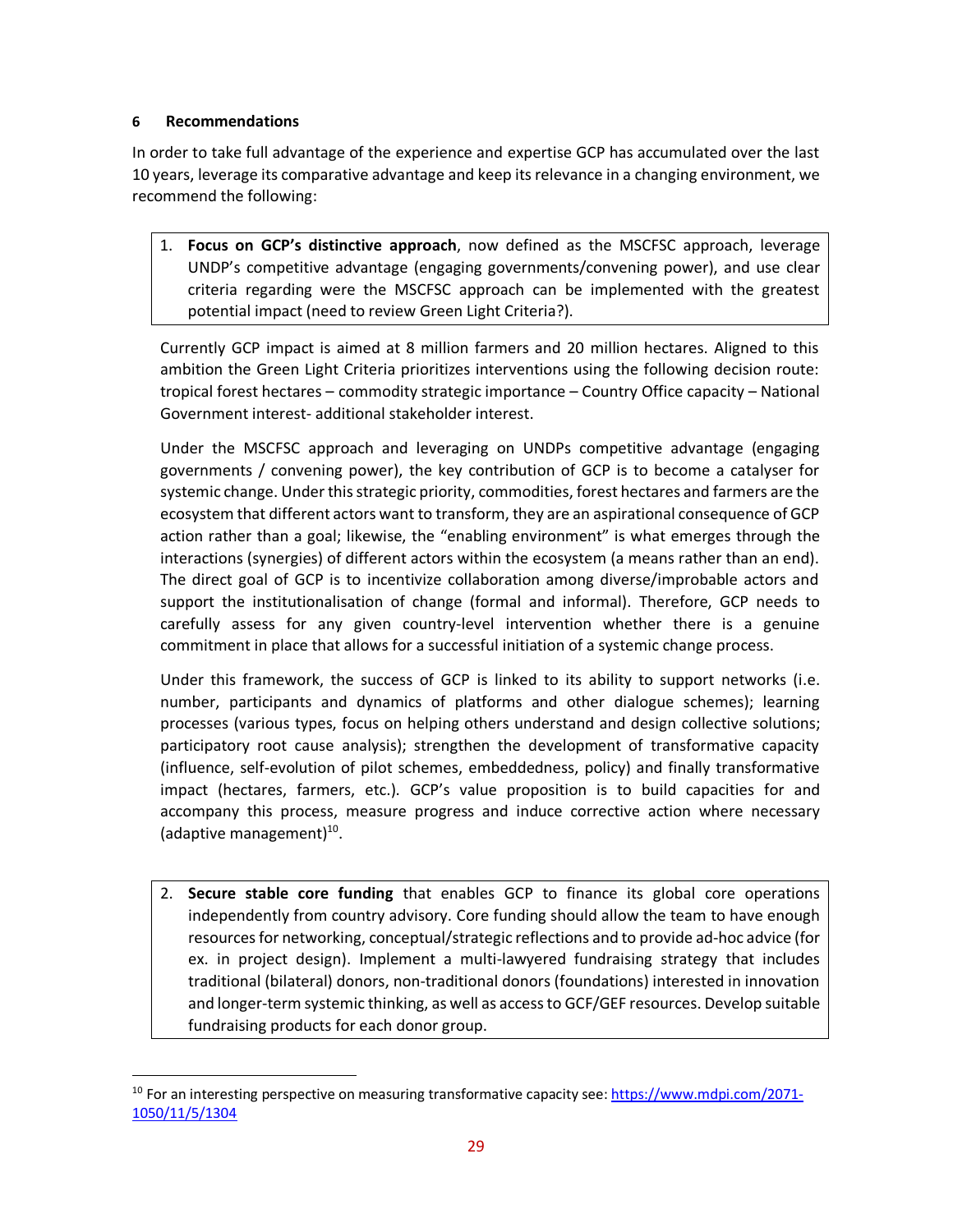Bilateral donors are mainly interested in country level/regional interventions because they are under pressure to present measurable results in the short run. At the same time, they are interested to contribute to the upscaling and spreading of specific country-level experiences (including through south-south cooperation), which creates opportunities for a global programme like GCP. GCP should present itself to bilateral donors as a global knowledge platform on MSCFSC that is able to connect local resultsto the global debate, thereby increasing visibility and impact of bilateral donors' work. Foundations on the other hand are often less constrained to produce short-term results and have more flexibility to fund innovative work that produces medium to long term impact. GCP should identify foundations that have invested into sustainable commodity supply chains (as an example: the David & Lucile Packard Foundation and its new Agriculture, Livelihood and Conservation Program) and seek support for the advancement of the MSCFSC approach. Finally, GCP should concretize and assure continued support through larger GCF/GEF programmes (e.g. FOLUR).

3. Assess **risks and opportunities of evolving from a programme with proper identity and branding into a corporate UNDP unit/knowledge hub for MSCFSC**. Such an integration would have to be carefully designed in order to take advantage of improved leverage and access to UNDP resources, without compromising on the flexibility, agility and innovative spirit of the programme.

Keeping a proper identity or seeking to become a corporate UNDP unit needs to be assessed from a financial and impacts perspective and with a pragmatic view. In the evaluator's view, the growing embracement of UNDP of the typical GCP topics (multi-stakeholder collaboration and private sector engagement) will increase the risk that GCP's work is perceived by other UNDP programmes/projects/Country Offices as duplication of what they already do (even if they don't, or do so with a lack of capacities). Against this background, it might be better to actively advocate that UNDP as an institution capitalizes GCP's 10-year experience by integrating it into UNDP's corporate offer (knowledge hub for MSCFSC/private sector collaboration). After having completed its strategy review process, it is now a good time for GCP to start this discussion.

4. Evaluate the role of GCP in **aggregating and measuring collective intelligence** that could result from the articulation of different commodity platforms in landscapes where different commodities coexist. Further, in the same way that GCP pioneered NCPs when sustainable commodities conversations were focused on VSS, today GCP could play a role in broadening the platform approach at subnational levels by including key actors/themes(not necessarily commodity focused) that have a stake in the sustainability of local environmental services and in realizing human rights and gender inclusiveness.

Successful experiences of landscape/jurisdictional approaches remain scarce. And where they occur, they are normally linked to one single commodity within a jurisdiction/landscape, rather than the sustainability of the jurisdiction/landscape as such. Therefore, it remains challenging to make claims regarding sustainable jurisdictions/landscapes.

Collective intelligence is the emergence of solutions that are more than the sum of the parts involved. Through strategic collaboration with country offices and through strengthening data & ethnographical M&E, GCP could pilot widening the commodity perspective to an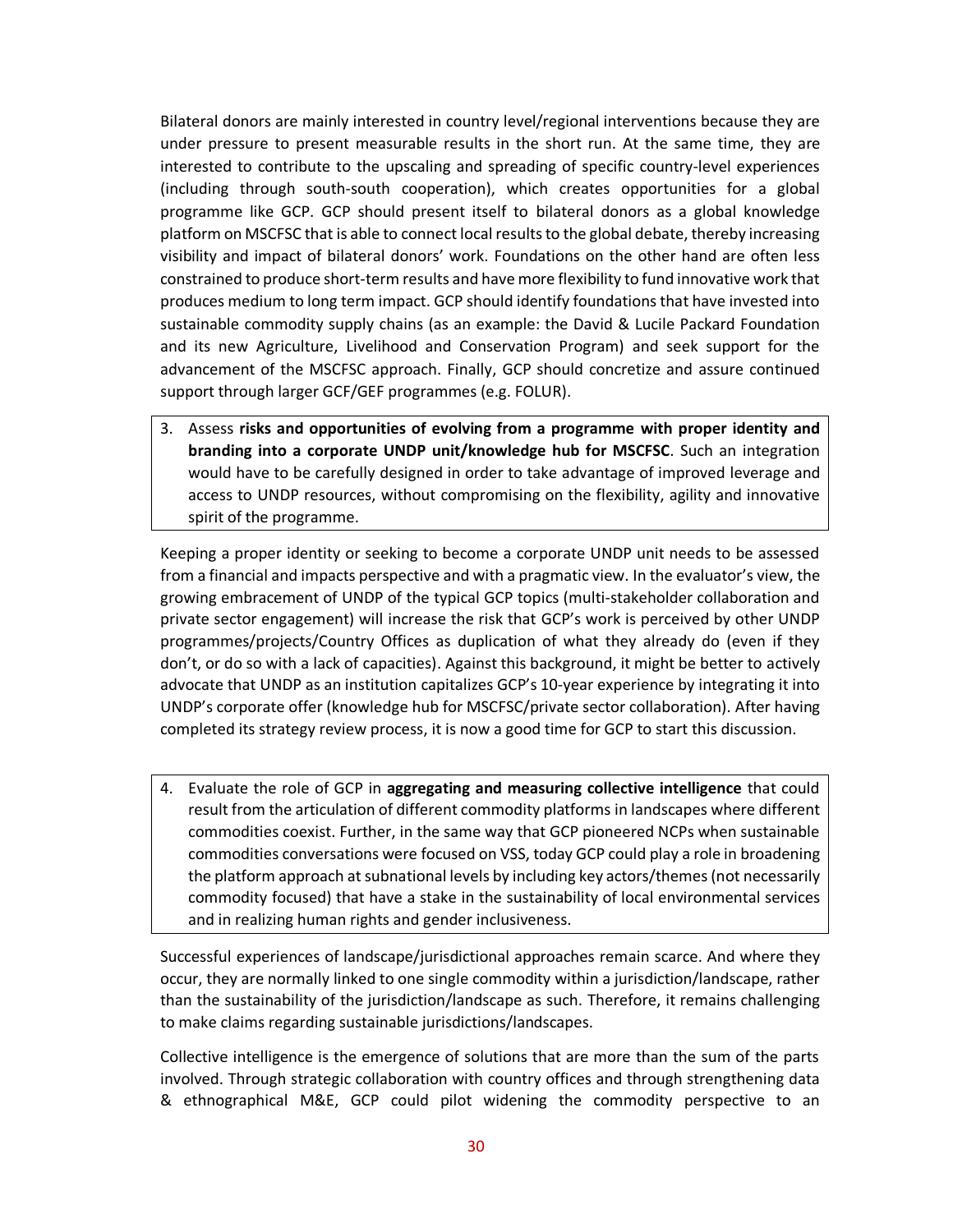environmental services perspective linked to landscapes with strong commodity presence. Instead of asking how do we make x commodity more sustainable, the question is how do we ensure that there will be water/soil/etc now and forever? This automatically widens the discussions to all of those with a stake in the environmental service and to cross cutting issues (gender, youth, human rights, etc) that constitute barriers to the conservation of the environmental service. This could lead to more systemic local pacts/strategies/solutions that become part of the GCP learning hub

5. **Embed M&E into the GCP strategy and put into use existing M&E tools** in order to gather data and communicate on achieved results. In parallel, continue to develop indicators that measure the systemic change GCP aims to achieve and engage in a dialogue within UNDP, donors, and peers on how to account for systemic change and indicators that go beyond the traditional focus on hectares, litres or number of smallholders.

M&E is vital for the long-term sustainability of GCP and needs to operate at two levels: the capacity of GCP to catalyse systemic change (see recommendation 1 above) and, most importantly for relevance and visibility, the transformations that take place on the ground (emergence of synergies and the results of those synergies). National actors (trade or sector associations, commodity specific initiatives, government, etc.) could be best positioned to track medium term changes in trade dynamics, sustainable offer, etc. GCP could partner with them for those inputs and focus instead on system transformation: how do actors see themselves and others (their roles)? What has changed in terms of perceptions, are actors communicating differently, are actors behaving differently, how have these changes impacted sector governance/landscape governance? what key innovations have emerged, who has benefited from them? Measuring changes in the institutional performance, stability and adaptability in regard to MSC can help capturing progress towards systemic change.

6. **Focus on implementation rather than continued revision,** once the currentstrategy review process has concluded. In doing so, make sure to focus on strategic deliverables, and pay attention to the needs of country offices, GCC members, and beneficiary governments. Be mindful in understanding the local context and ensure that global tools and advisory fit in and are tailored to local needs.

The successful uptake of a conceptually sound global approach (MSCFSC) at the national level depends on the ability of the transmitter (GCP global expert) and receptor (Country office/NCP coordinator) to develop a joint understanding and strategy on how to adjust the MSCFSC approach to a given country context. Whereas the transmitter must assure the consistent use of methodologies and tools and draw on best practices and lessons learned, the receptor needs to be able to translate and adapt this global knowledge into local practicalities. For the success of the subsequent systemic change process, it is of utmost importance that the intervention design is done with enough resources, time and capacities. It determines to a notable degree the success of the subsequent process. Cultural sensitivity and work-experience of the transmitter in the country of intervention facilitates the process.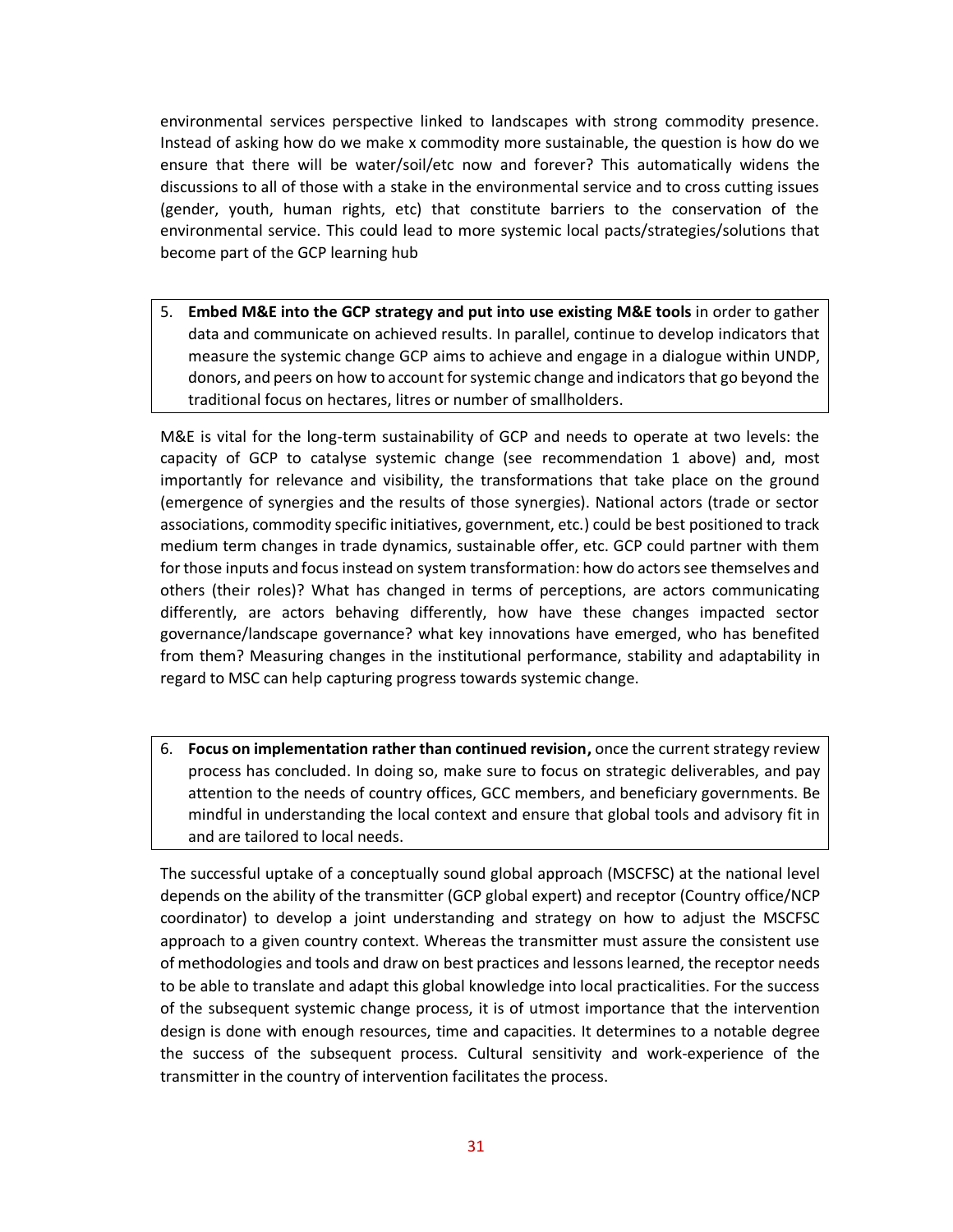- 7. **Regarding operations**, make sure that new members are properly introduced into GCP and that they are aware about the "broader picture" and not just their area of work. As far as possible, assure foreseeability and contractual stability for GCP consultants (speed up contracting). Maintain good practices related to team building. Make an effort to prioritize and simplify materials and tools in order to facilitate their uptake.
- 8. If a new internal project for "core GCP" was developed (similar to the one being reviewed), make sure that targets and indicators are aligned with broader GCP M&E efforts and establish a reporting format that besides internal UNDP reporting purposes also serves GCP team's information needs.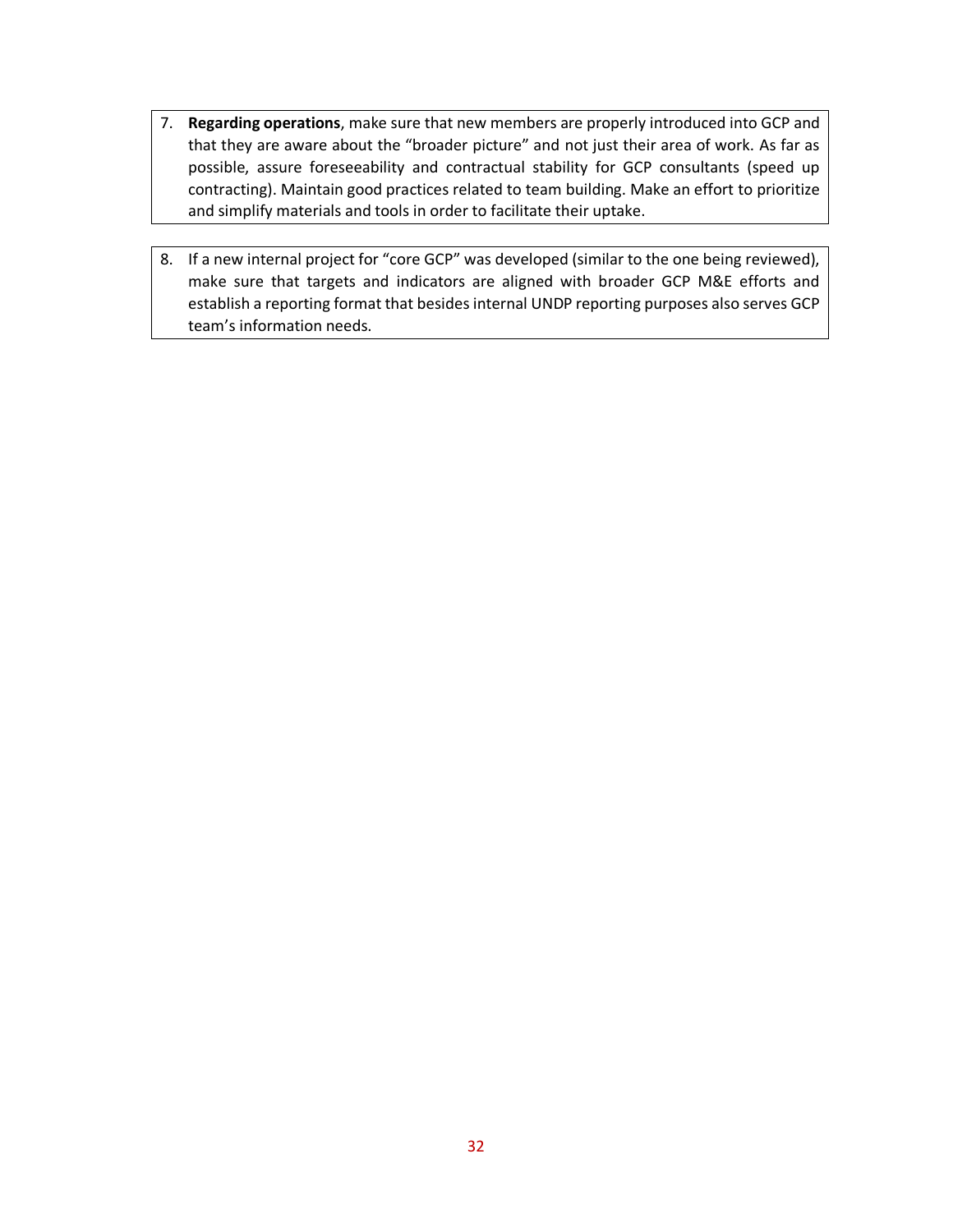## <span id="page-32-1"></span><span id="page-32-0"></span>**7 Annexes**

#### **Annex 1: Terms of Reference**



## **Annex 2: List of documents reviewed**

<span id="page-32-2"></span>

## **Annex 3: List of peoples interviewed**

<span id="page-32-3"></span>

| Organization               | <b>Name</b>                 | <b>Title</b>                                                 |  |  |
|----------------------------|-----------------------------|--------------------------------------------------------------|--|--|
| <b>GCP Team</b>            |                             |                                                              |  |  |
|                            | <b>Andrew Bovarnick</b>     | Global Head GCP                                              |  |  |
|                            | Charles O'Malley            | Senior Partnership Advisor                                   |  |  |
|                            | Nicolas Petit               | Senior Advisor Commodities                                   |  |  |
|                            | Leif Pedersen               | Senior Commodities Advisor                                   |  |  |
|                            | Pascal Fabie                | Senior Adviser Learning and Impact                           |  |  |
|                            | Lise Melvin                 | Senior Programme Advisor                                     |  |  |
|                            | Christina Archer            | <b>C2A Regional Coordinator</b>                              |  |  |
|                            | Nadia Puerta                | Monitoring and Evaluation Specialist                         |  |  |
| <b>Private sector</b>      |                             |                                                              |  |  |
| Cargill                    | <b>Nick Martell Bundock</b> | Senior Director, CR & Sustainable Development                |  |  |
| Unilever                   | Rauf Prasodjo               | <b>Sustainable Sourcing Manager</b>                          |  |  |
| Mars                       | Kevin Rabinovitch*          | <b>Global VP Sustainability</b>                              |  |  |
| <b>NGOs</b>                |                             |                                                              |  |  |
| Conservation               |                             |                                                              |  |  |
| International              | John Buchanan               | Vice President, Sustainable Production                       |  |  |
| <b>WWF</b>                 | Elizabeth Schueler          | Senior Director, Markets                                     |  |  |
| <b>Country Offices</b>     |                             |                                                              |  |  |
| <b>UNDP - Peru</b>         | James Leslie                | Technical Advisor Ecosystems and Climate Change              |  |  |
| <b>UNDP - Costa Rica</b>   | Jose Vicente Troya          | <b>Resident Representative</b>                               |  |  |
| <b>UNDP - Ecuador</b>      | Monica Andrade              | Programme Officer                                            |  |  |
| <b>UNDP NY/HQ Regional</b> |                             |                                                              |  |  |
|                            | Midori Paxton               | Executive Coordinator- Environmental Finance, HQ/GEF         |  |  |
|                            | Lyes Ferroukhi              | Regional Technical Adviser - Biodiversity, Ecosystems &      |  |  |
|                            |                             | Ecosystems Based Adaptation to CC, CO/RSCPA                  |  |  |
|                            | Tim Scott*                  | Policy Advisor on Inclusive Green Economy, HQ/BPPS           |  |  |
|                            | Srilata Kammila*            | Principal Technical Advisor, GEF/Asia and the Pacific, CO/TH |  |  |
|                            | Onno Van Den Heuvel*        | Manager, The Biodiversity Finance Initiative (BIOFIN),       |  |  |
|                            |                             | CO/RSCTR,                                                    |  |  |
|                            | Phemo Karen                 | Regional Technical Specialist Biodiversity and Ecosystems,   |  |  |
|                            | Kgomotso*                   | CO/RSCSA, GEF/Africa                                         |  |  |
| <b>Donors</b>              |                             |                                                              |  |  |
| GIZ                        | Andreas Brede               | Team leader Deforestation free value chains                  |  |  |
| SECO                       | Christian Robin             | Deputy Head Trade Promotion                                  |  |  |